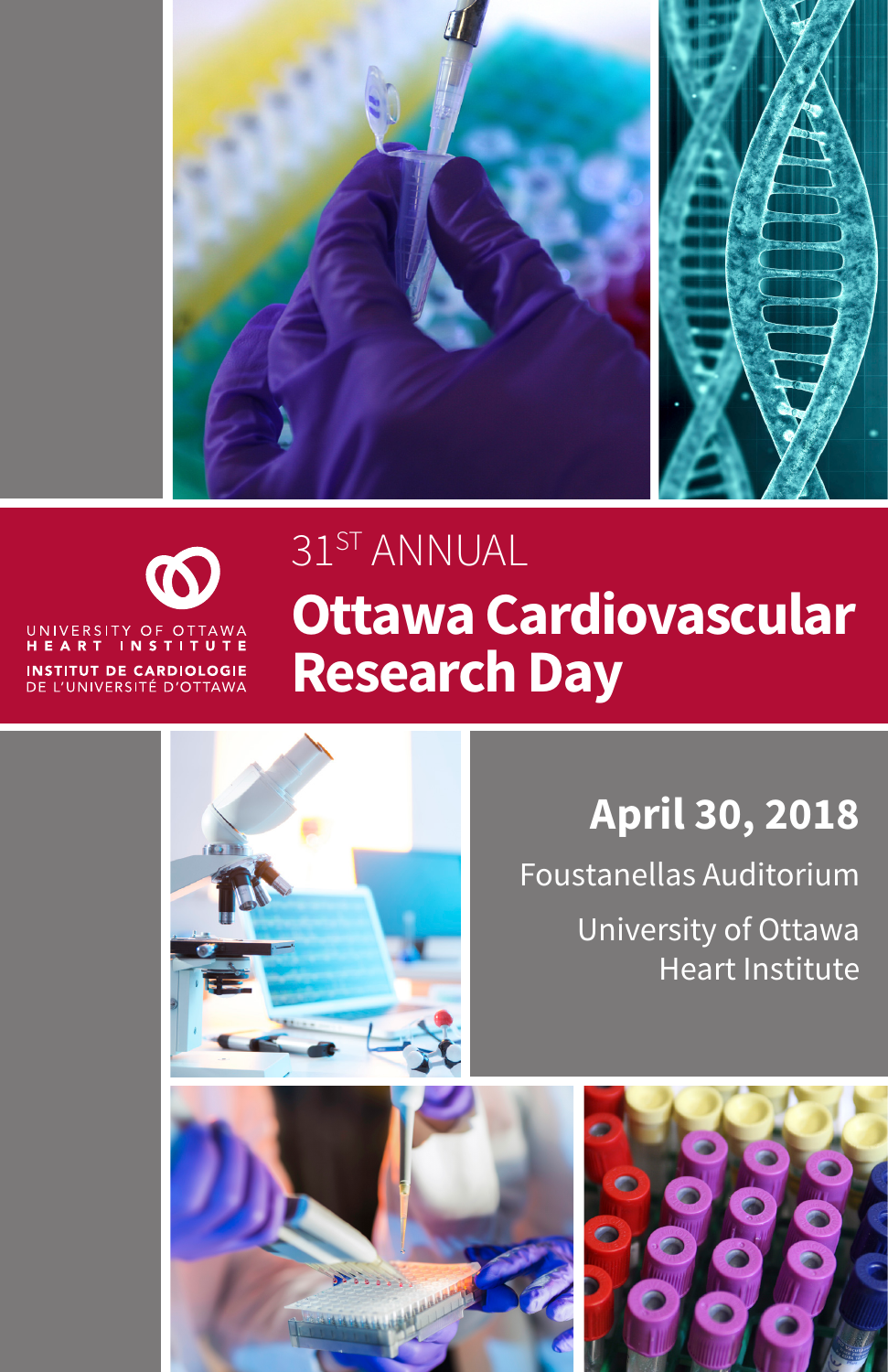**The Ottawa Cardiovascular Research Day Committee gratefully acknowledges the support of our event partners.**

# **BRONZE LEVEL SPONSOR**



# **CONFERENCE SUPPORTERS**

The Polk Family Foundation

Ms. Coralie Lalonde

UOHI Electrophysiology Research Group

UOHI Trainee Committee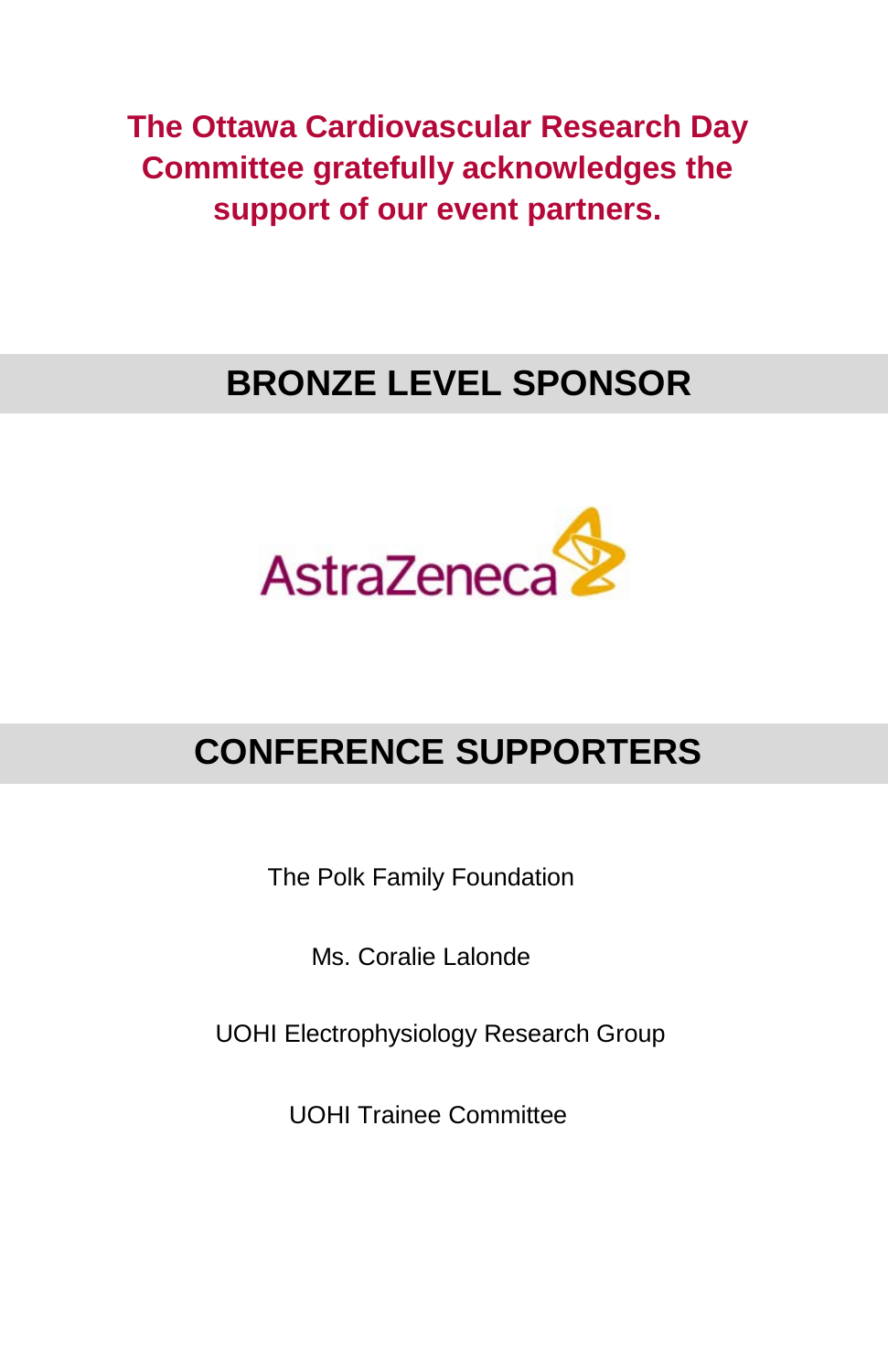# **Table of Contents**

| Ottawa Region's Trainee of the Year Profile 15 |  |
|------------------------------------------------|--|
|                                                |  |
|                                                |  |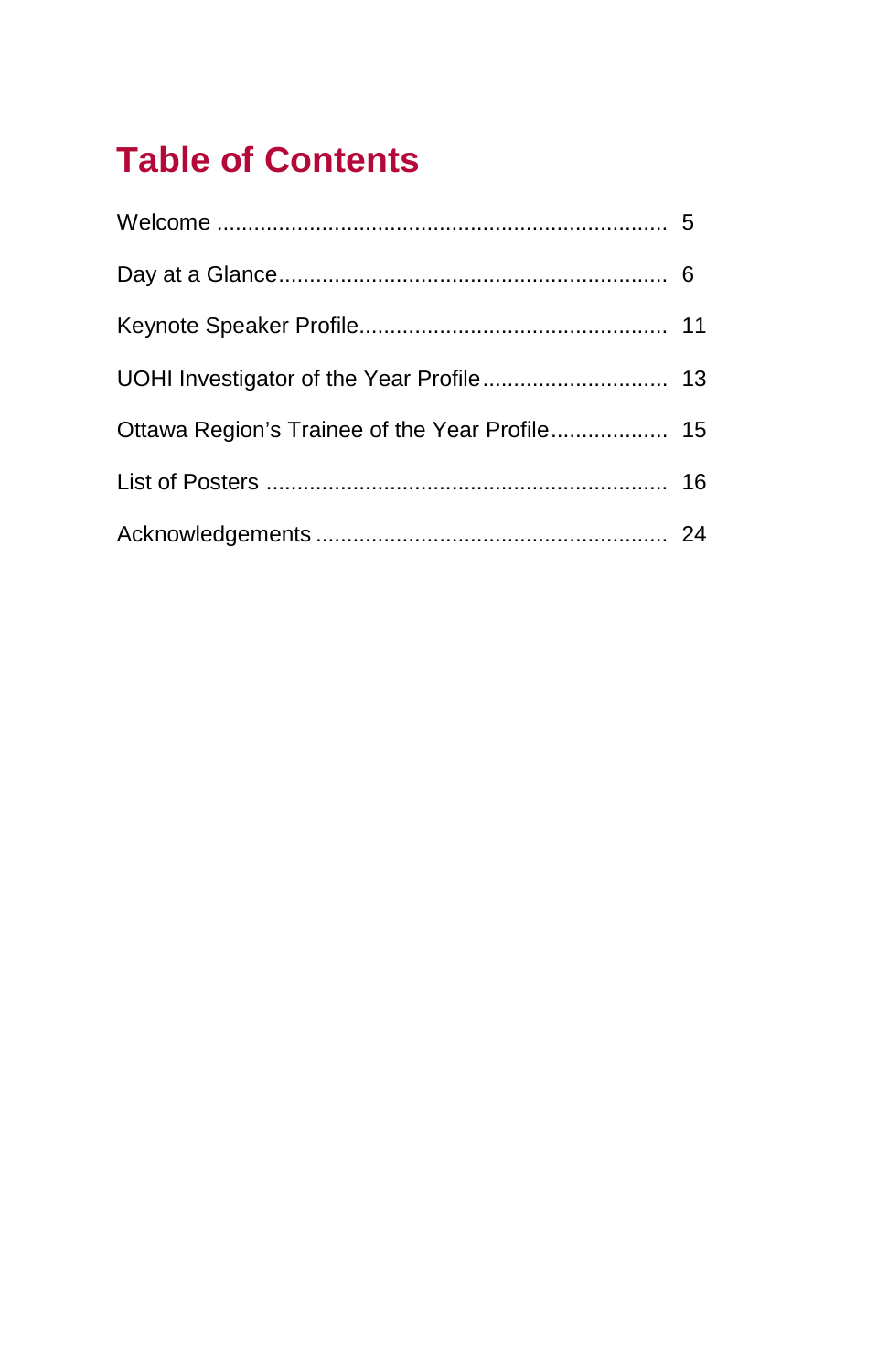## **Welcome to the 2018 Ottawa Cardiovascular Research Day**

On behalf of the planning committee, it is with great pleasure we welcome you to the 2018 Ottawa Cardiovascular Research Day (formerly Research Day). This event is open to all cardiovascular research trainees in the Ottawa region, and is designed to give trainees an opportunity to showcase their outstanding projects and network with scientists and peers.

We are excited to share with you the following program highlights:

- Keynote lecture by Dr. Stanley Nattel, renowned cardiac electrophysiologist and researcher from the Montreal Heart Institute
- UOHI Investigator of the Year Lecture by Dr. Jennifer Reed, Scientist and Director, Exercise Physiology & Cardiovascular Health Laboratory, University of Ottawa Heart Institute (UOHI) and Assistant Professor, School of Epidemiology & Public Health, University of Ottawa
- Ottawa Region's Cardiovascular Trainee of the Year Lecture by Ms. My-Anh Nguyen, PhD Candidate working with Dr. Katey Rayner, Department of Biochemistry, Microbiology & Immunology, University of Ottawa and UOHI
- Presentation of the Dr. Robert Roberts Award for Research Excellence
- *NEW* The Coralie Lalonde Innovation Award Finals will be held in the Foustanellas Auditorium and open to all event attendees! This award recognizes innovative ideas and trainees' ability to effectively communicate to a lay audience. Attend to hear your colleagues pitch their work to a panel of external judges!!
- *NEW* The Award for the Best Fundamental Science Oral Presentation is now named in honour of Dr. Yves Marcel, former scientist and Chief Scientific Officer at UOHI
- UOHI Trainee Committee Awards for Best Trainee and PI Participation at the Work in Progress Rounds

With 14 abstract talks and 65 posters, we are confident the Ottawa Cardiovascular Research Day is a great venue to network with your colleagues and learn more about the work being done in the Ottawa region. The day will conclude with a networking session, and an awards ceremony to recognize the best oral presentations and posters.

We would like to thank our speakers, presenters, judges, session chairs, and organizers for making this event possible. We would also like to extend our gratitude to the Polk Family Foundation, Ms. Coralie Lalonde, the UOHI Electrophysiology Research Group, the UOHI Trainee Committee, and our Bronze Level Sponsor: AstraZeneca Canada Inc. for their generous support.

Join us on April 30 for an exciting meeting!

Sincerely,

Pirluy

Pablo Nery, MD **Erik Suuronen**, PhD

Eit Suiv

Chair, Research Day Committee Co-Chair, Research Day Committee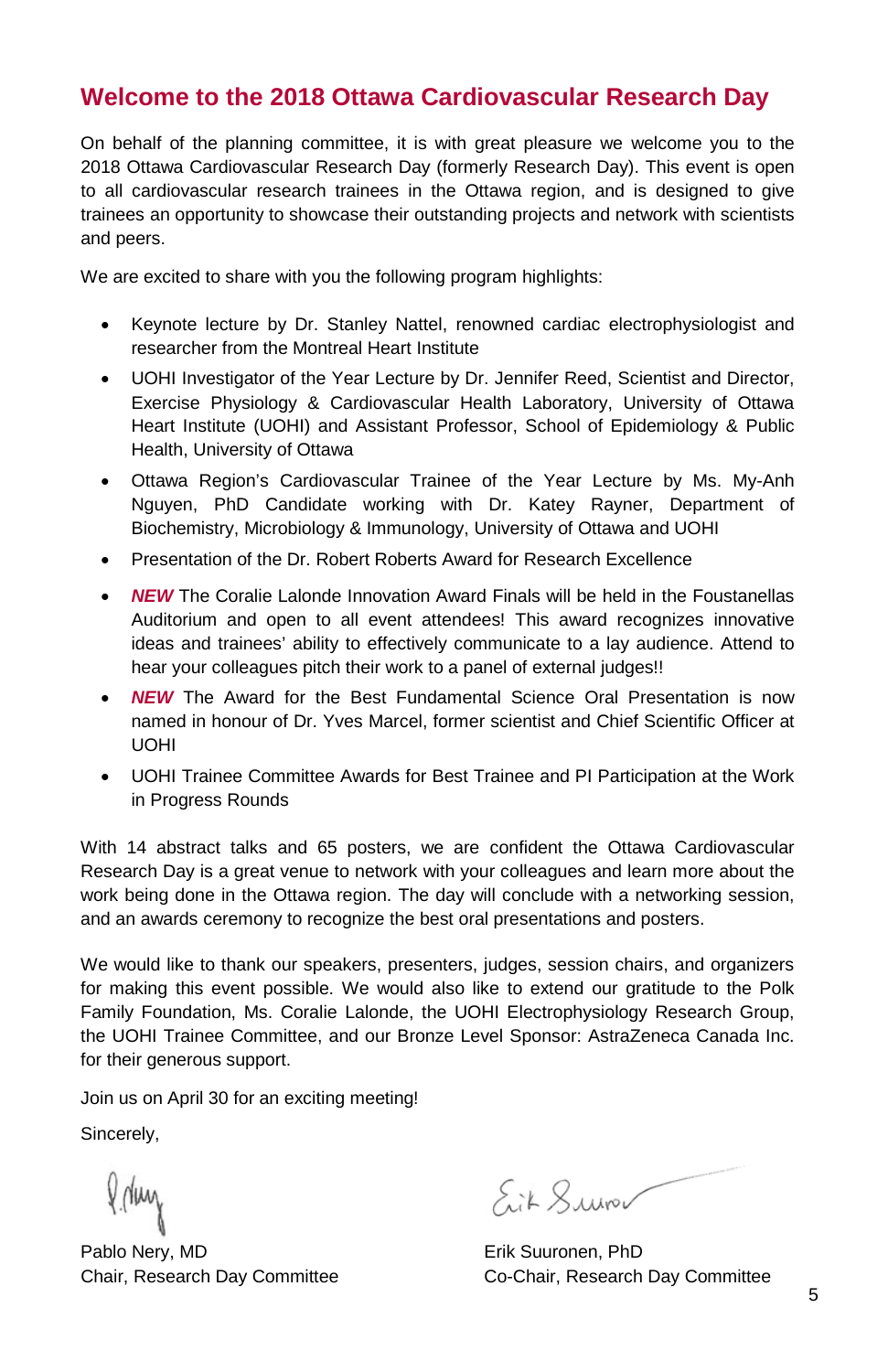# **Day At A Glance**

| $7:00 - 8:00$ | <b>Registration and Poster Setup</b>                                                                                                                                                                                                                                        |
|---------------|-----------------------------------------------------------------------------------------------------------------------------------------------------------------------------------------------------------------------------------------------------------------------------|
| $8:00 - 8:15$ | <b>Opening Remarks</b><br>Dr. Pablo Nery, Chair, Research Day Committee, UOHI<br><b>Chief Scientific Officer Address</b><br>Dr. Peter Liu, VP Research & Chief Scientific Officer, UOHI<br><b>Welcome Address</b><br>Dr. Thierry Mesana, CEO & President, UOHI              |
| $8:15 - 9:30$ | <b>Oral Presentation Session 1</b><br>Linkage to Heart Failure Innovation Hub<br>Chair: Ms. Supriya Hota, MSc Candidate, UOHI                                                                                                                                               |
| $8:15 - 8:30$ | <b>Encapsulation of Explant-derived Cardiac Stem Cells Using a</b><br>O-1<br>High Throughput Microfluidic Device for Cell Mediated Tissue Repair<br>of Injured Myocardium<br>Mr. Pushpinder Kanda, MD-PhD Candidate (Supervisor: Dr.Darryl Davis),<br>UOHI                  |
| $8:30 - 8:45$ | <b>Gold Nanoparticle Incorporated Collagen-based Conductive</b><br>O-2<br>Patch Improves Cardiac Function in Murine Myocardial Infarction<br>Dr. Katsuhiro Hosoyama, Postdoctoral Fellow (Supervisors: Drs. Erik<br>Suuronen & Emilio Alarcon), UOHI                        |
| $8:45 - 9:00$ | <b>Pharmacologic Inhibition of Fatty Acid Oxidation Improves</b><br>O-3<br><b>Right Ventricular Function &amp; Oxidative Metabolism in Pulmonary</b><br><b>Arterial Hypertension Rats</b><br>Dr. Ali Ahmadi, Postdoctoral Fellow (Supervisor: Dr. Lisa Mielniczuk),<br>UOHI |
| $9:00 - 9:15$ | Differential Effects of Female Sex Hormones on Severe<br>O-4<br><b>Pulmonary Arterial Hypertension Induced by VEGFR2 Inhibition</b><br>Dr. Ketul Chaudhary, Postdoctoral Fellow (Supervisor: Dr. Duncan<br>Stewart), Ottawa Hospital Research Institute                     |
| $9:15 - 9:30$ | Sex-Specific Trends in Incidence & Mortality for Urban & Rural<br>O-5<br>Ambulatory Heart Failure Patients in Eastern Ontario from 1994-2013<br>Dr. Elizabeth Chan, Anesthesiology Resident (Supervisors: Drs. Louise<br>Sun & Lisa Mielniczuk), UOHI                       |
| $9:30 - 9:40$ | <b>Health Break</b>                                                                                                                                                                                                                                                         |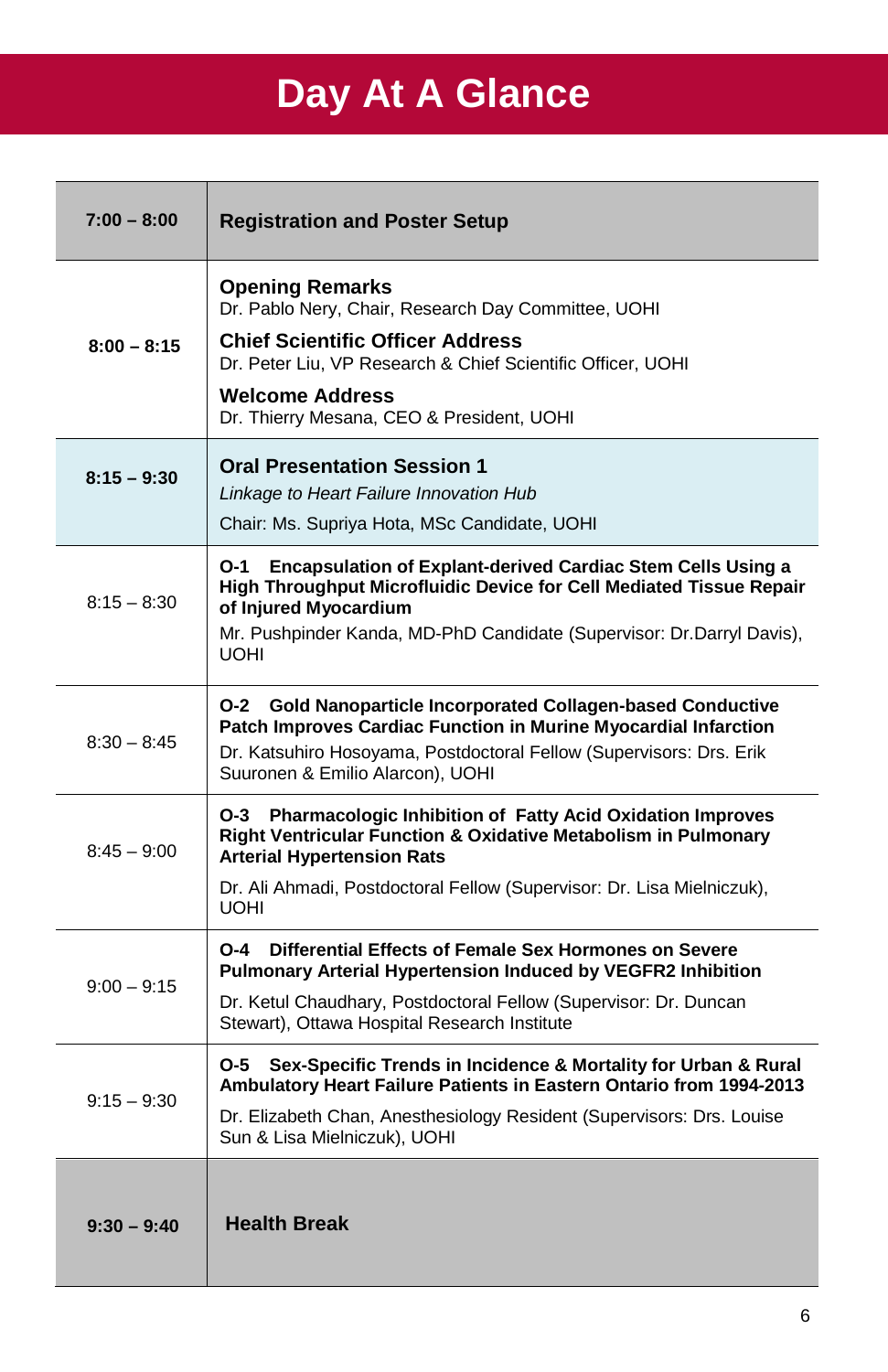| 9:40 – 10:40    | <b>Oral Presentation Session 2</b><br>Linkage to Atherosclerosis & Cardiometabolic Diseases Innovation Hub<br>Chair: Dr. Ali Ahmadi, Postdoctoral Fellow, UOHI                |
|-----------------|-------------------------------------------------------------------------------------------------------------------------------------------------------------------------------|
| $9:40 - 9:55$   | O-6 Outcomes of Switching P2Y12 inhibitors in Patients Who<br>Underwent Percutaneous Coronary Intervention: A Retrospective<br><b>Cohort Study</b>                            |
|                 | Dr. Angel Fu, Internal Medicine Resident (Supervisor: Dr. Derek So),<br><b>UOHI</b>                                                                                           |
| $9:55 - 10:10$  | In-Hospital Outcomes of STEMI Patients on Warfarin<br>O-7 -<br><b>Undergoing Primary PCI</b>                                                                                  |
|                 | Dr. Jeffrey Marbach, Cardiology Resident (Supervisor: Dr. Michel Le<br>May), UOHI                                                                                             |
|                 | Sex Differences in Thoracic Aortic Aneurysm Growth: Role of<br>O-8 –<br><b>Aortic Stiffness</b>                                                                               |
| $10:10 - 10:25$ | Dr. Kevin Boczar, Cardiology Resident (Supervisor: Thais Coutinho),<br><b>UOHI</b>                                                                                            |
| $10:25 - 10:40$ | O-9 Utility of Novel Biomarkers in the Prediction of Congestive<br>Kidney Injury Following Cardiac Surgery<br>Mr. Jason Zelt, MD-PhD Candidate (Supervisor: Louise Sun), UOHI |
|                 | <b>Oral Presentation Session 3</b>                                                                                                                                            |
| $10:40 - 11:10$ | Linkage to Brain & Heart Innovation Hub<br>Chair: Ms. Samantha Sarkar, PhD Candidate, UOHI                                                                                    |
| $10:40 - 10:55$ | One Size Does Not Fit All: Differential Effects of Cardiac<br>O-10<br>Rehabilitation on Quality of Life in Patients with Obesity compared<br>to Normal Weight                 |
|                 | Dr. Tasuka Terada, Postdoctoral Fellow (Supervisor: Dr. Jennifer Reed),<br>UOHI                                                                                               |
| $10:55 - 11:10$ | Heart Failure Induced Depression-Like Behaviour in Ovari-<br>O-11<br>ectomized Rats is Prevented by Estrogen Replacement<br>Theme 1                                           |
|                 | Ms. Fatimah Najjar, MSc Candidate (Supervisor: Dr. Frans Leenen),<br>UOHI                                                                                                     |
| $11:10 - 11:25$ | Lunch                                                                                                                                                                         |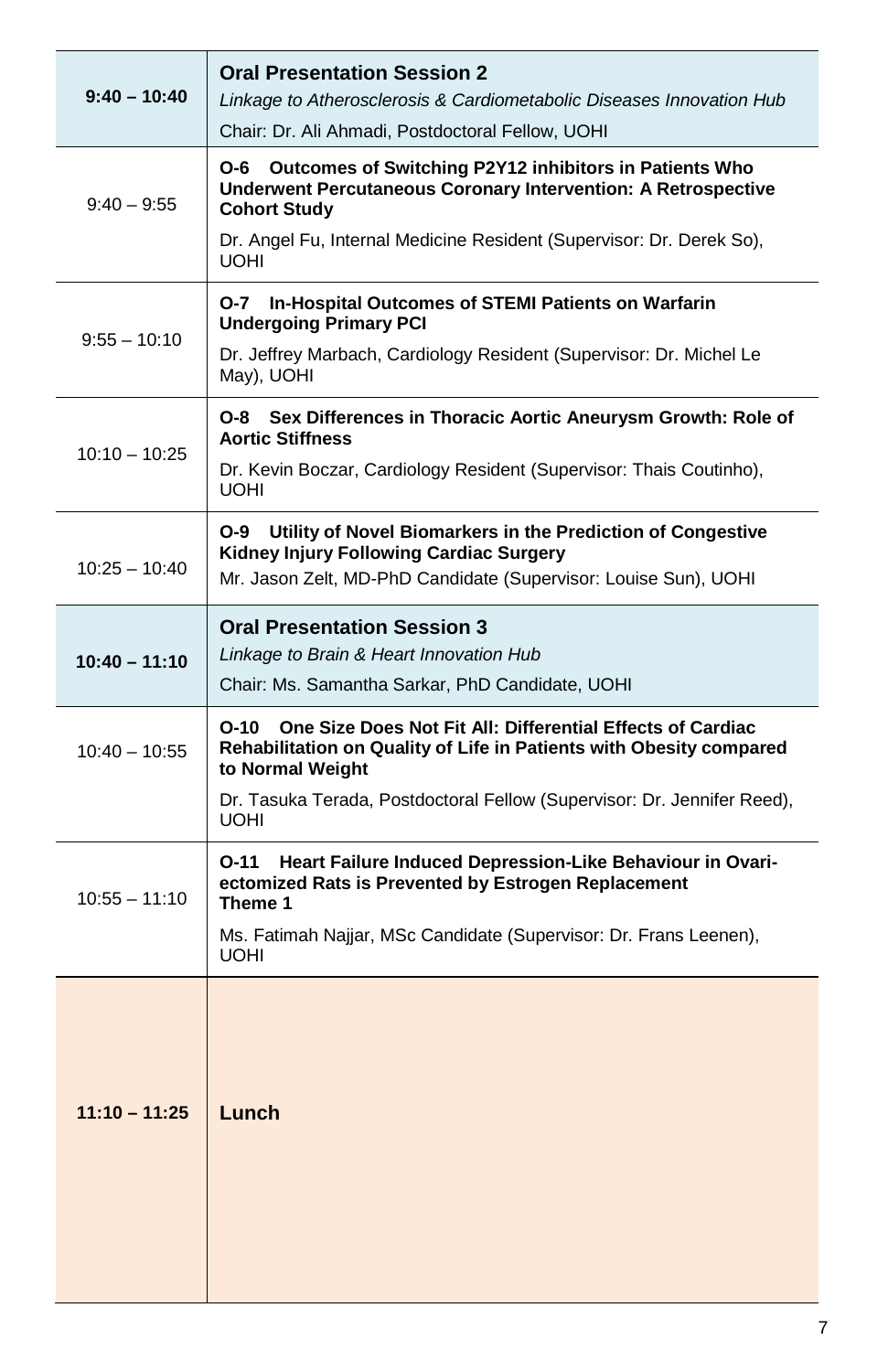| $11:25 - 11:55$ | <b>Coralie Lalonde Innovation Award Finalists' Pitches</b><br>Moderator: Dr. Katey Rayner, Scientist, UOHI<br>Chair & Member of Judging Panel: Ms. Coralie Lalonde, CEO, Katsura<br>Investments                                                                                                                                                                                      |
|-----------------|--------------------------------------------------------------------------------------------------------------------------------------------------------------------------------------------------------------------------------------------------------------------------------------------------------------------------------------------------------------------------------------|
|                 | <b>Building Blocks to Repair a Broken Heart</b><br>I-1<br>Ms. Justina Pupkaite, PhD Candidate (Supervisor: Dr. Erik Suuronen),<br>UOHI<br>l-2<br>Infection-fighting Gel for Treatment of Diabetic Foot Ulcers<br>Ms. Caitlin Lazurko, MSc Candidate (Supervisor: Dr. Emilio Alarcon),<br>UOHI<br>I-3 Cocooned Stem Cells to Promote Tissue Repair & Regeneration<br>in Heart Disease |
|                 | Mr. Nicholas Cober, PhD Candidate (Supervisor: Dr. Duncan Stewart),<br>Ottawa Hospital Research Institute<br>New Nuclear Scan for Early Diagnosis of Mild Heart Damage<br>I-4<br>from Breast Cancer Treatment<br>Dr. Samia Massalha, Fellow in Cardiac Imaging (Supervisors: Dr. Terry<br>Ruddy & Benjamin Chow), UOHI                                                               |
| $11:55 - 13:00$ | Award Presentations & Investigator and Trainee of the Year<br>Lectures                                                                                                                                                                                                                                                                                                               |
| $11:55 - 12:00$ | Announcing the Recipient of the Dr. Robert Roberts Award of<br><b>Research Excellence &amp; Award Presentation</b><br>Presented by: Dr. Thierry Mesana, CEO & President & Dr. Peter Liu, VP<br>Research & Chief Scientific Officer, UOHI                                                                                                                                             |
| $12:00 - 12:30$ | <b>UOHI Investigator of the Year Lecture</b><br><b>HIIT-ing Heart Disease with Physical Activity</b><br>Dr. Jennifer Reed, Scientist, UOHI                                                                                                                                                                                                                                           |
| $12:30 - 12:35$ | Presentation of the Coralie Lalonde Innovation Award to the Winner<br>Presented by: Ms. Coralie Lalonde, CEO, Katsura Investments                                                                                                                                                                                                                                                    |
| $12:35 - 12:40$ | UOHI Trainee Committee Awards: Best Participation in the Work-in-<br><b>Progress Trainee Rounds</b><br>Presented by Dr. Lisa Cotie & Ms. Sandrine Parent, UOHI                                                                                                                                                                                                                       |
| $12:40 - 13:00$ | Ottawa Cardiovascular Research Trainee of the Year Lecture<br>A Tale of Exosomes: What We Know about Macrophage<br><b>Communication</b><br>Ms. My-Anh Nguyen, PhD Candidate (Supervisor: Dr. Katey Rayner),<br>UOHI                                                                                                                                                                  |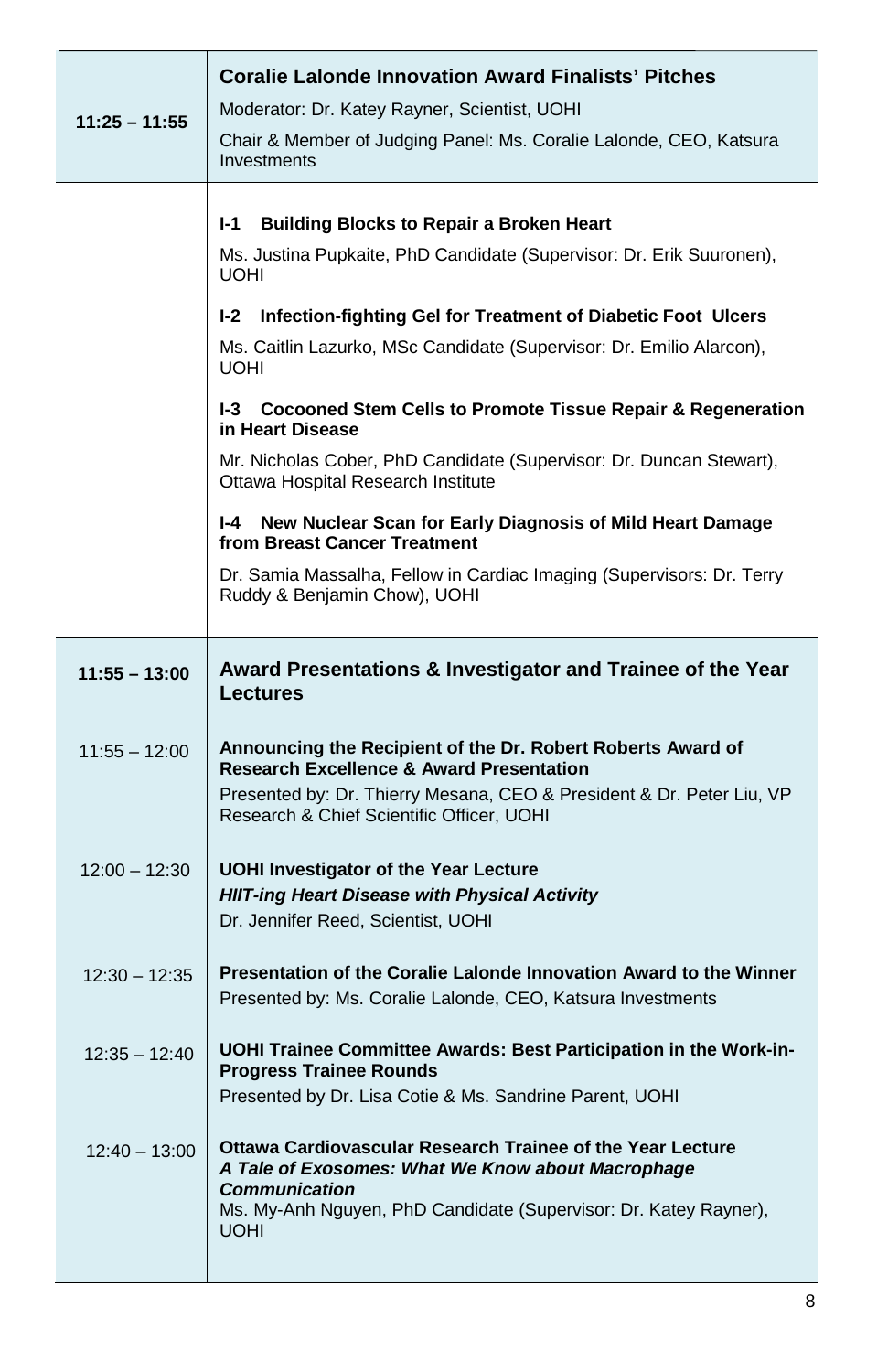| $13:00 - 14:00$ | <b>KEYNOTE LECTURE</b><br><b>Translational Research in Cardiology: How Clinical Curiosity</b><br>can lead to Exciting and Potentially Important Research<br><b>Findings</b><br><b>Stanley Nattel, MD, FRCPC, FACC</b><br>Director, Electrophysiology Research Program, Montreal Heart Institute<br>Professor of Medicine and Paul-David Chair in Cardiovascular<br>Electrophysiology, University of Montreal |
|-----------------|--------------------------------------------------------------------------------------------------------------------------------------------------------------------------------------------------------------------------------------------------------------------------------------------------------------------------------------------------------------------------------------------------------------|
| $14:00 - 15:30$ | Poster Session & Poster Judging (Track Area)<br>(see page 16 for the List of Posters)                                                                                                                                                                                                                                                                                                                        |
| $15:30 - 16:15$ | <b>Oral Presentation Session 4</b><br>Linkage to Arrhythmias Innovation Hub<br>Chair: Ms. Sandrine Parent, MSc Candidate, UOHI                                                                                                                                                                                                                                                                               |
| $15:30 - 15:45$ | O-12 Dual Mechanisms of Cardiac Sodium Channel Inhibition by<br><b>Wnt Signaling</b><br>Dr. Aizhu Lu, Postdoctoral Fellow (Supervisor: Dr. Wenbin Liang), UOHI                                                                                                                                                                                                                                               |
| $15:45 - 16:00$ | Evaluation of Sympathetic Function with PET <sup>11</sup> C-<br>O-13<br>Hydroxyephedrine & Ammonia ( <sup>13</sup> N-NH <sup>3</sup> ) in a Canine Pacing Model of<br><b>Atrial Fibrillation</b><br>Mr. Robert Miner, PhD Candidate (Supervisor: Robert deKemp), Carleton<br>University & UOHI                                                                                                               |
| $16:00 - 16:15$ | <b>Evaluation of a Novel Cardioversion Intervention for Atrial</b><br>O-14<br><b>Fibrillation: the Ottawa AF Cardioversion Protocol</b><br>Dr. Daniel Ramirez, Cardiology Resident (Supervisor: Dr. David Birnie),<br><b>UOHI</b>                                                                                                                                                                            |
| $16:30 - 16:45$ | <b>Refreshment Break and Networking</b>                                                                                                                                                                                                                                                                                                                                                                      |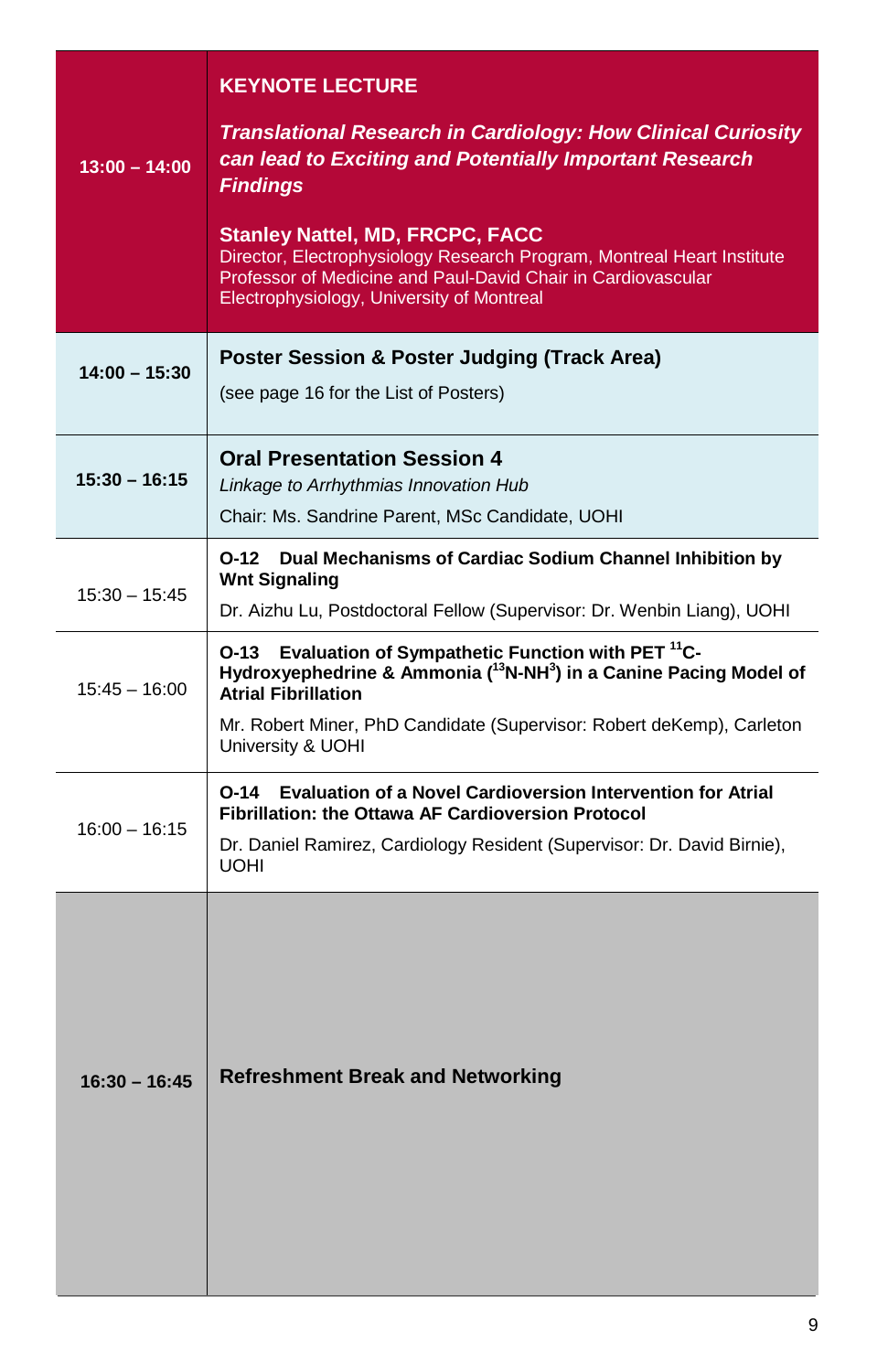| $16:45 - 17:00$ | <b>Awards Ceremony</b><br>Chair: Dr. Erik Suuronen, Co-Chair, Research Day Committee, UOHI                                                                                                                                                                                                                                                                                      |
|-----------------|---------------------------------------------------------------------------------------------------------------------------------------------------------------------------------------------------------------------------------------------------------------------------------------------------------------------------------------------------------------------------------|
|                 | Awards include:<br>Dr. Yves Marcel Award for Best Basic Science Oral<br>Presentation<br>Howard & Doris Polk Award for Best Clinical Science / Bio-<br>behavioural & Population Health Oral Presentation<br>Award for Best Basic Science Poster<br>AstraZeneca Award for Best Clinical Science / Bio-Behavioural<br>& Population Health Poster<br>Awards for Honourable Mentions |
| $17:00 - 17:05$ | <b>Closing Remarks</b><br>Dr. Pablo Nery, Chair, Research Day Committee, UOHI                                                                                                                                                                                                                                                                                                   |
| $17:05 - 17:15$ | <b>Poster Tear-Down</b>                                                                                                                                                                                                                                                                                                                                                         |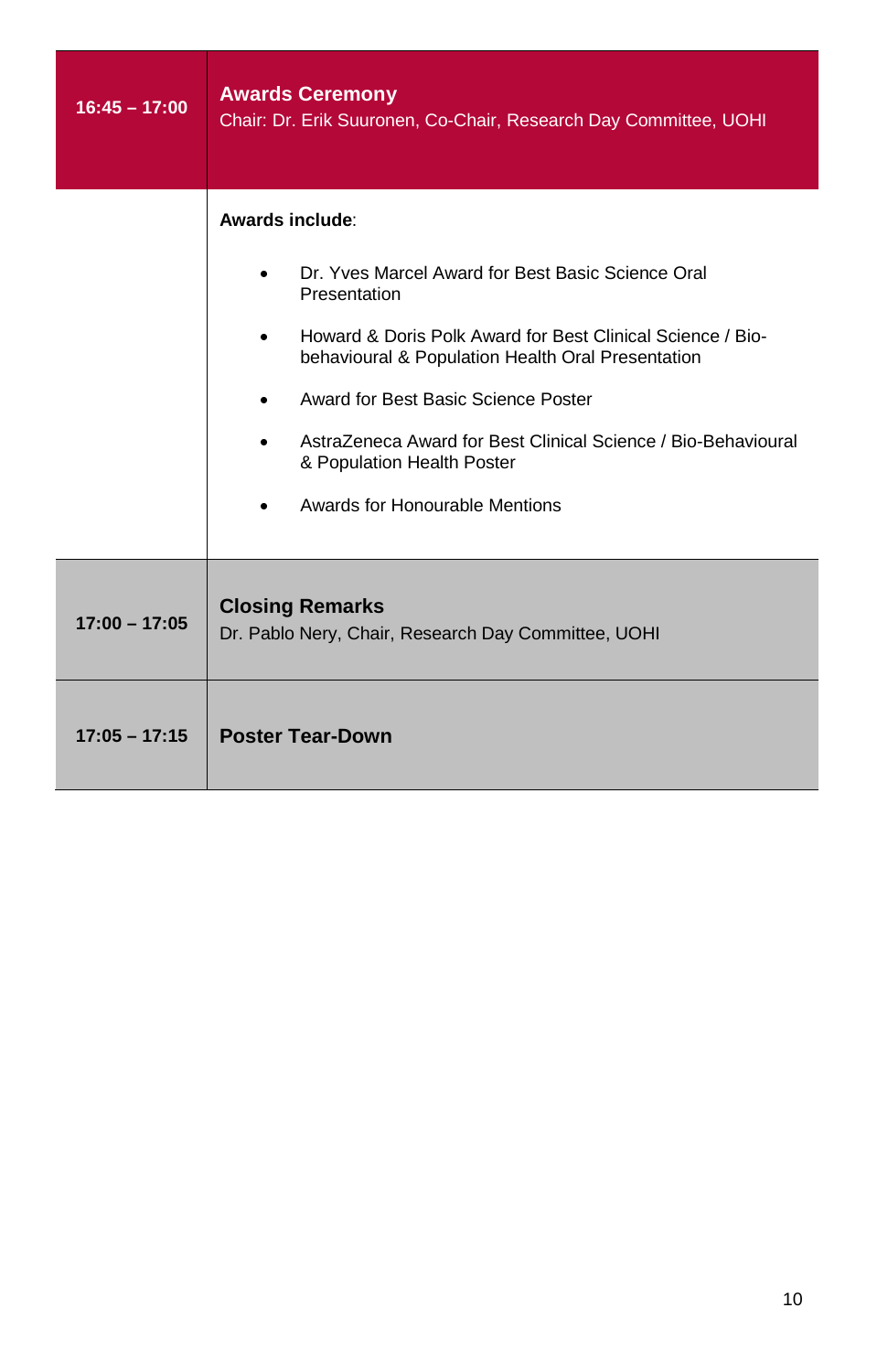# **Keynote Speaker Profile**



#### **Stanley Nattel, MD, FRCPC, FACC**

**Director, Electrophysiology Research Program, Montreal Heart Institute Professor of Medicine & Paul-David Chair in Cardiovascular Electrophysiology, University of Montreal**

**Dr. Stanley Nattel** received his M.D. from McGill University in 1974 and undertook Internal Medicine and Clinical Pharmacology training at McGill between 1974 and 1978. He then obtained Cardiology clinical and basic research training at Indiana University and University of Pennsylvania (1978-1981) before joining the faculty at McGill in 1981. In 1987, he transferred to the University of Montreal and Montreal Heart Institute, where he directed the Research Center between 1990 and 2004.

He is presently Paul-David Chair in Cardiovascular Electrophysiology at the University of Montreal and Director of the Electrophysiology Research Program at the Montreal Heart Institute, where he continues to practice clinical cardiology. He is Editor in Chief of the Canadian Journal of Cardiology and Associate Editor of Cardiovascular Research, and is on the editorial board of a number of other journals including Circulation Research, Circulation Arrhythmia and Electrophysiology, Drugs, JACC, JACC Clinical Electrophysiology, Journal of Molecular and Cellular Cardiology, Journal of Cardiovascular Electrophysiology, Journal of Cardiovascular Pharmacology, and Nature Reviews in Cardiology.

His research focuses on clinically-relevant mechanisms of cardiac bioelectricity, particularly atrial fibrillation, proarrhythmia, cardiac remodeling, ion channel molecular physiology and mechanisms of drug action. His lab uses a wide range of molecular, cellular, whole-animal and theoretical methods to gain insights into clinically-relevant basic mechanisms and identify novel therapeutic targets. He has also been involved in the initiation and conduct of many clinical trials, and has sat on steering committees and participated in or chaired data monitoring and safety committees. He has supervised over 160 research trainees, published over 600 papers in peer-review journals, has an h-index of 125, and is a Fellow of the Royal Society of Canada (Academy of Science), the Royal College of Physicians of Canada, the American College of Cardiology and the Heart Rhythm Society.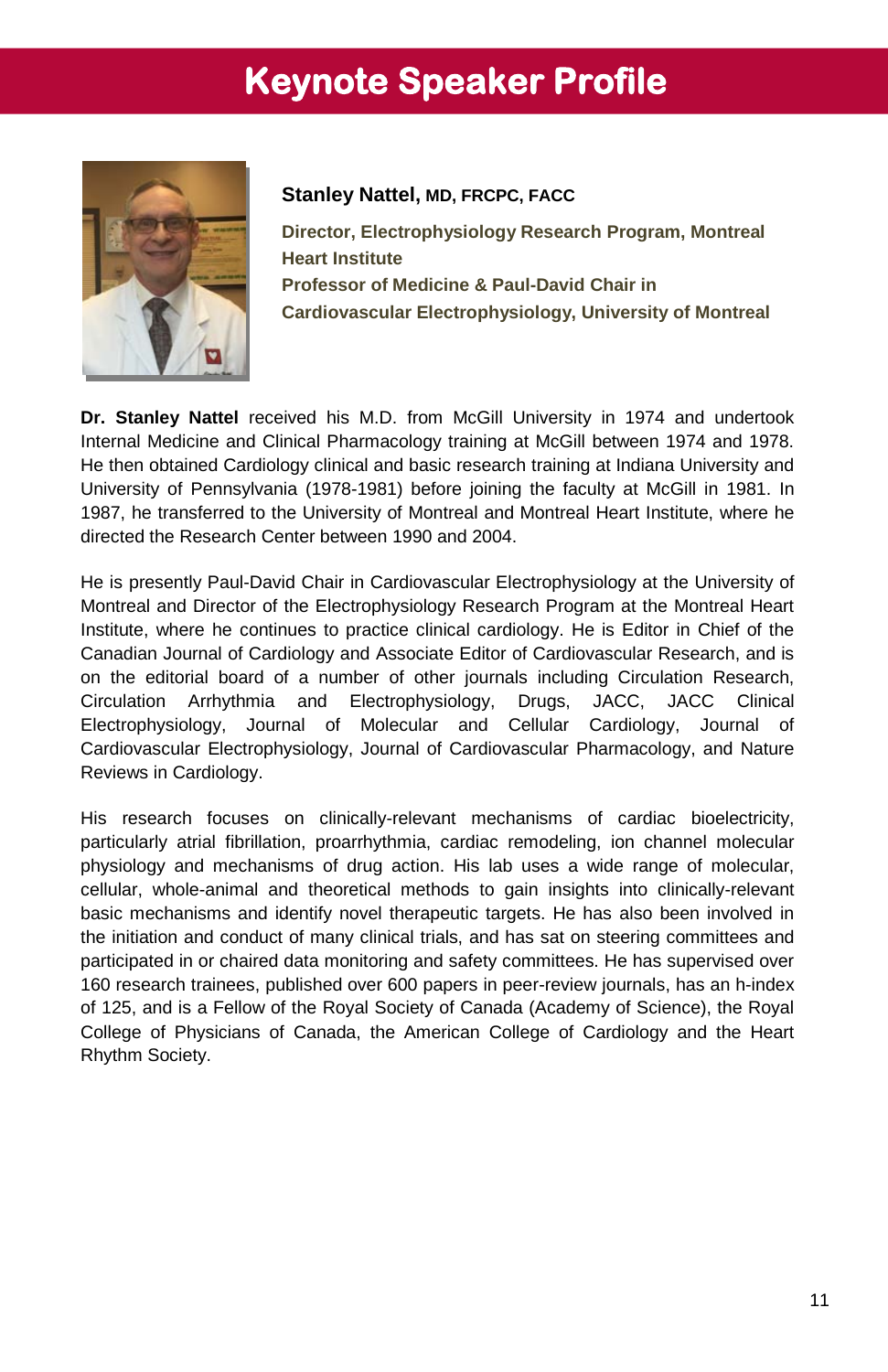Have you heard...? The Institute's "*Ask Me About Clinical Research" campaign*, developed in conjunction with Network of Networks (N2), has been launched!

Help us improve patient care, get involved in our research activities. THERE ARE TWO WAYS YOU CAN HELP ◆ Become a Patient Partner in Research Join a Clinical Research Study For more information ottawaheart.ca/clinicalresearch

The purpose of this campaign is to:

- Increase public awareness of clinical trials
- Get patients and staff talking about clinical trials so patients can consider clinical trials as a potential option
- Encourage patients to approach staff about clinical trials in order to assist with dispelling any misconceptions & increase access to clinical trial resources
- Increase patient awareness on how they can become a Patient Partner in Research

Visit our booth to get more information on how you can participate in the campaign!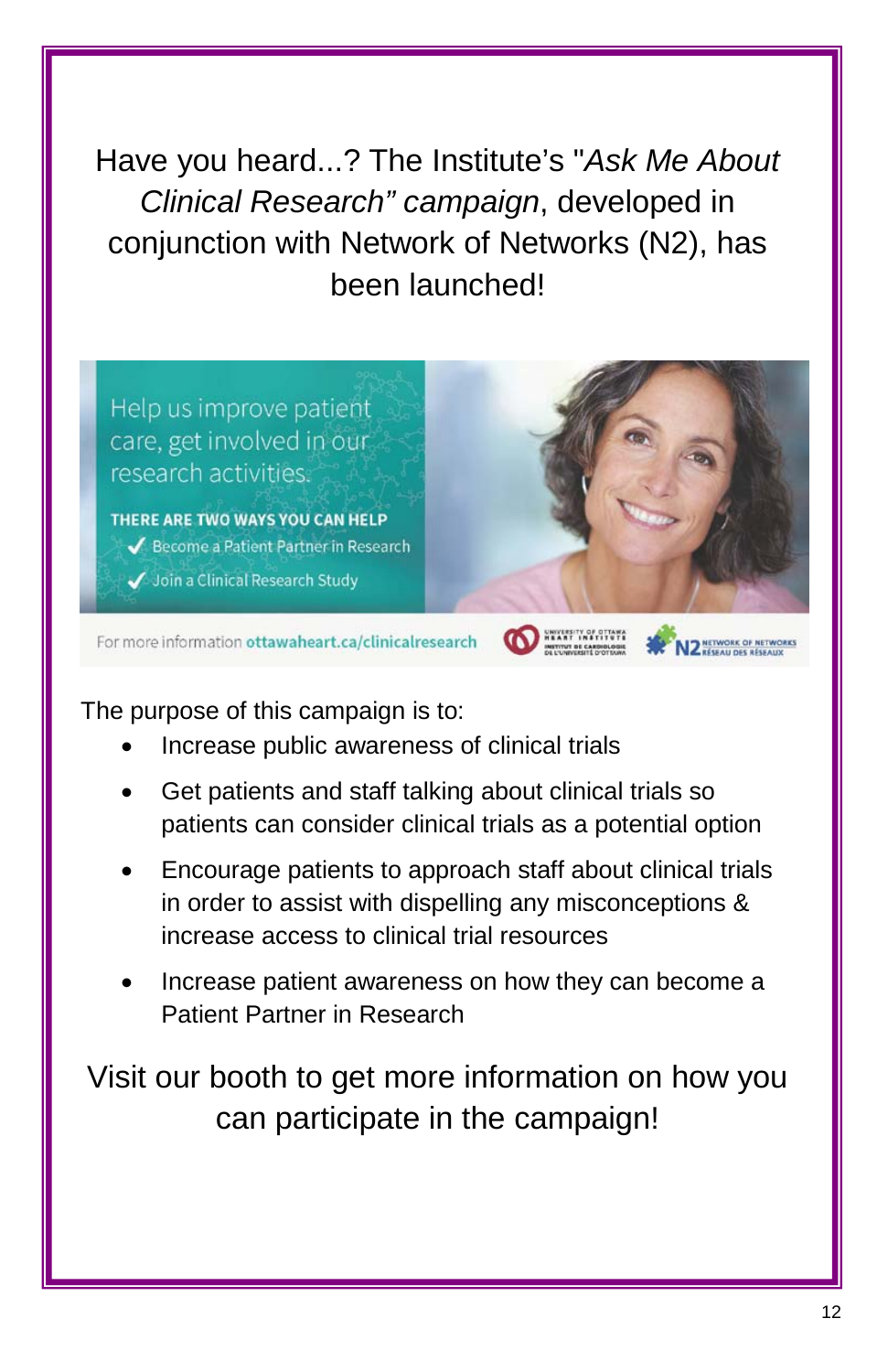# **UOHI Investigator of the Year**



#### **Jennifer Reed, PhD**

**Scientist and Director, Exercise Physiology & Cardiovascular Health Laboratory, UOHI Assistant Professor, School of Epidemiology & Public Health, Faculty of Medicine, University of Ottawa**

**Dr. Jennifer Reed** directs the Exercise Physiology and Cardiovascular Health Laboratory at the University of Ottawa Heart Institute (UOHI), and is appointed as an Assistant Professor in the Department of Epidemiology, Faculty of Medicine at the University of Ottawa.

Dr. Reed's research is focused on understanding the role of exercise in the prevention of heart disease and during the rehabilitation following a cardiac event. She is particularly interested in the role of exercise in the management and treatment of heart rhythm disorders, developing novel exercise training strategies for patients with heart disease, and developing workplace interventions to improve heart health. Dr. Reed's work spans from basic science to clinical practice and population health, with a focus on women's heart health.

In only a few short years since establishing her independent research program in late 2013, Dr. Reed has quickly earned national and international recognition. Just in this past year, she was awarded a Canadian Institutes of Health Research (CIHR) Project Grant; a Servier Investigator-Initiated Research Grant; a Heart and Stroke Foundation's Emerging Research Leader Initiative Award; and an Ontario Early Researcher Award. Dr. Reed is the recipient of a CIHR Clinician Scientist Award, a prestigious grant to recognize research excellence by an early career investigator.

Dr. Reed has published 37 peer-reviewed articles, 20 of which are first-authored. Eight of these articles were published within this past year alone. Notable papers from the last year included a systematic review and meta-analysis, "The Impact of Workplace Physical Activity Interventions on Physical Activity and Cardiometabolic Health among Workingage Women" in the 'Go Red for Women Issue' in Circulation: Cardiovascular Quality and Outcomes, and an original study examining the physical activity and cardiovascular health of nurses in the Champlain region of Ontario. The results of the latter have been brought forward to key local, provincial and national stakeholders at the Nurses' Night Dissemination Event led by Dr. Reed herself.

Dr. Reed serves on grant committees for the Canadian National Transplant Research Program, CIHR Project Scheme Program, and the Health Research Board of the Research Institute in Dublin, Ireland.

Dr. Reed is regularly invited to speak at national and international meetings.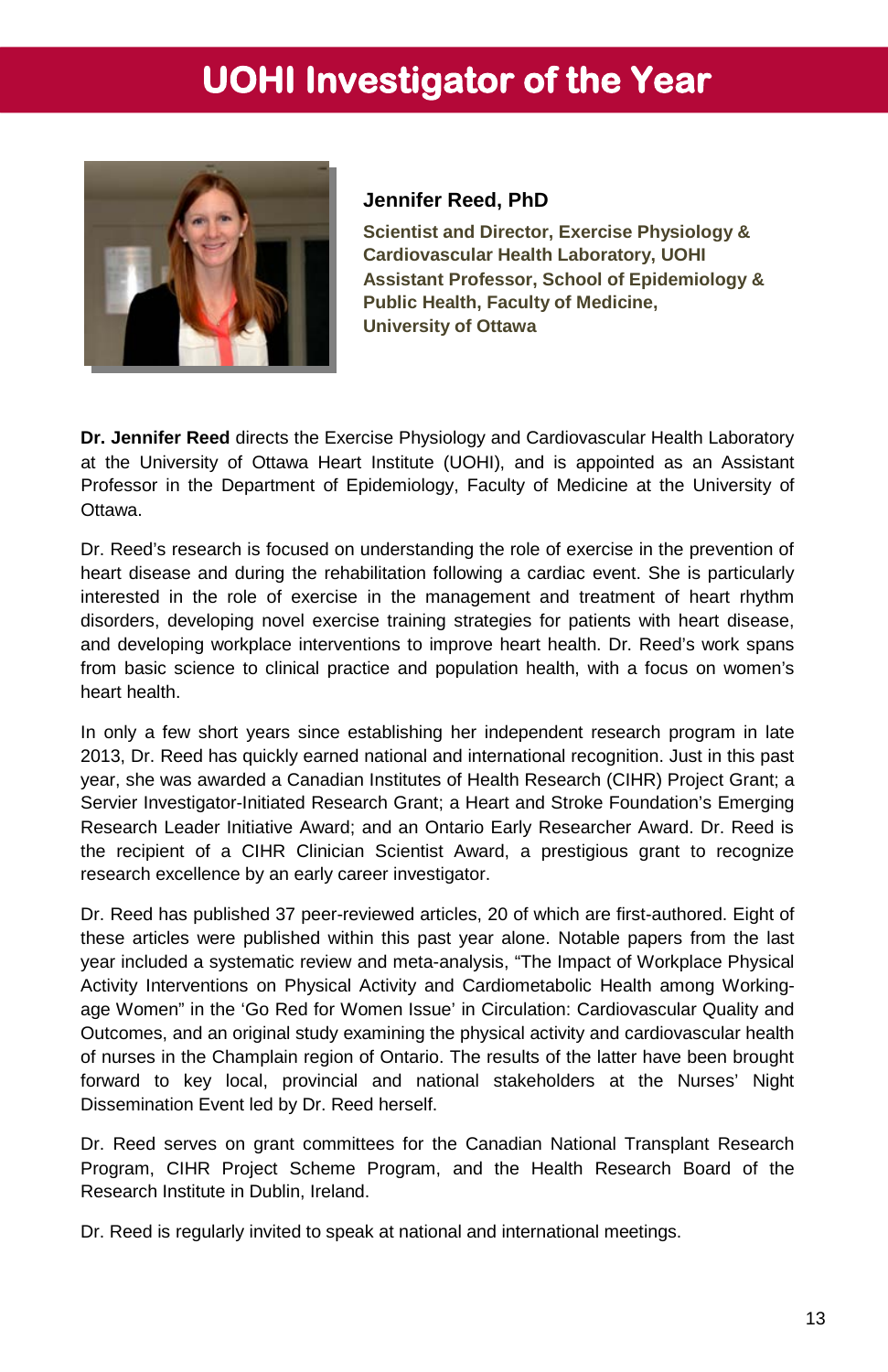

Visit the Berkman Library booth in the poster display (track area) to learn more.

*There will be chocolate at the booth!*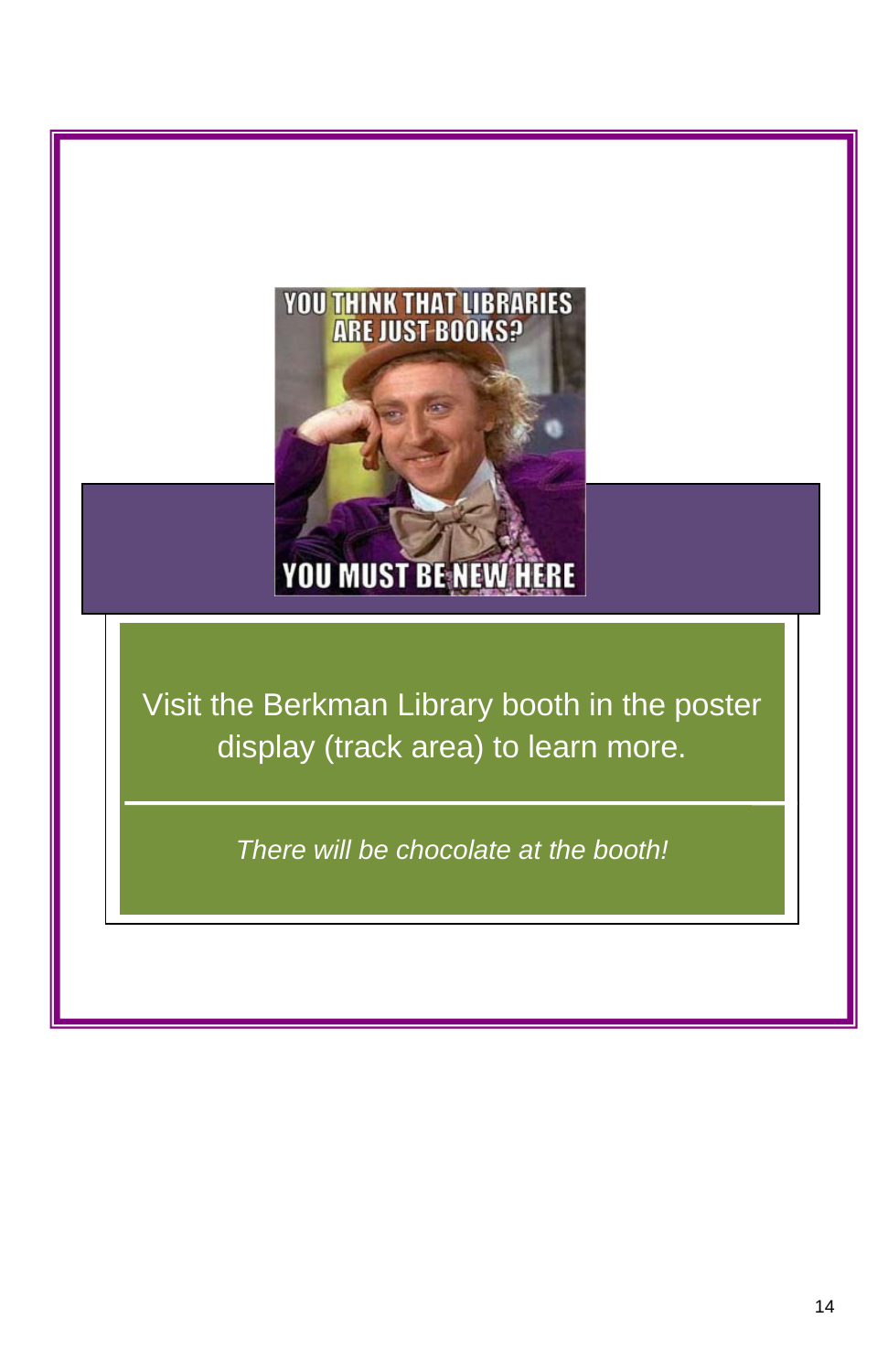# **Ottawa Region Trainee of the Year**



**My-Anh Nguyen, MSc PhD Candidate (Supervisor: Dr. Katey Rayner), University of Ottawa & UOHI**

**Ms. My-Anh Nguyen** is completing her doctoral study at the University of Ottawa Heart Institute under the tutelage of Dr. Katey Rayner.

Ms. Nguyen's research is focused on macrophage communication via exosomal transfer of microRNAs during the development of atherosclerosis. Based on the understanding of how macrophages use exosomes to send signals to nearby cells, her research also aims to design nanoparticles that mimic macrophage-derived exosomes to deliver key miRNAs or other therapeutics directly to the atherosclerotic plaque, enabling the development of new strategies to treat heart disease.

Ms. Nguyen is recognized for the excellent research accomplishments already achieved at this early stage of her career. In this past year, Ms. Nguyen published a first-authored paper in Arteriosclerosis, Thrombosis, and Vascular Biology. This work demonstrated that microRNAs derived from extracellular vesicles from atherogenic macrophages may accelerate the development of plaque formation, by decreasing cell migration and promoting macrophage entrapment in the vessel wall. The publication received editorial highlights in the same issue. Ms. Nguyen also co-authored another study published in Circulation Research.

Ms. Nguyen has received travel awards from CIHR and other organizations to present at regional and international scientific meetings. She has presented at the Gordon Research Conference; the Arteriosclerosis, Thrombosis, and Vascular Biology meeting; the Canadian Lipoprotein Conference and have won several best presentation awards for both abstract talks and posters. She has received the University of Ottawa Cardiac Endowment Fund at the Heart Institute Graduate Award; the University of Ottawa Excellence Award in Graduate Studies; and the Ontario Graduate Scholarship in support of her doctoral research.

Ms. Nguyen is also recognized for her leadership in the trainee community. She is a teaching assistant for the undergraduate Biochemistry program. She is involved with the University of Ottawa's Let's Talk Science and provided hands-on lab demonstrations to primary and secondary students. She recently served on the UOHI Trainee Committee and led the organization of workshops for trainees. In the laboratory, Ms. Nguyen teaches new trainees the skills and critical thinking concepts needed to succeed in research. She is the go-to-person on er floor. Ms. Nguyen truly embodies the spirit of collaboration, drive, and dedication to research excellence.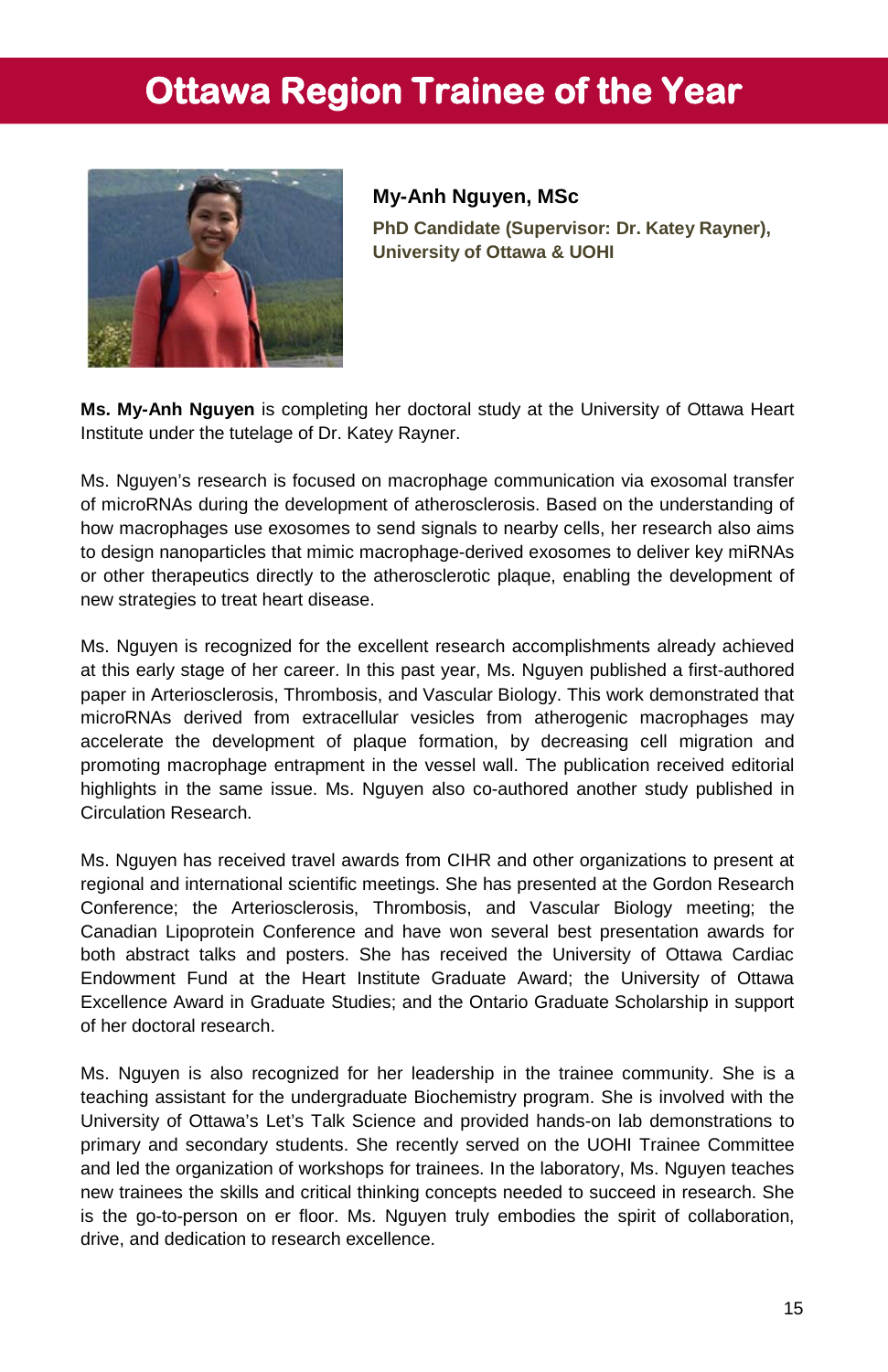# **List of Posters: Basic Science**

#### P-1 **Preliminary development & evaluation of selective MMP-13 radiotracers for imaging of atherosclerosis**

Rami Al-Haddad, MSc Candidate, UOHI (Supervisor: Dr. Benjamin Rotstein)

#### P-2 **Exploring alternate conformations of PCSK9: effects on LDL & LDL receptor binding**

Ikhuosho Asikhia, MSc Candidate, UOHI (Supervisor: Ds. Thomas Lagace)

#### P-3 **PCSK9 Mediated Degradation of the LDL Receptor is Influenced by Ca2+ Levels in the Early Endosome**

Dr. Curtis Brandt, Postdoctoral Fellow, UOHI (Supervisor: Dr. Thomas Lagace)

#### P-4 **Development of selective PET radiotracers for matrix metalloproteinase-13**

Ariel Buchler, BSc Hon Candidate, UOHI (Supervisor: Dr. Benjamin Rotstein)

#### P-5 **Selective impairment in fatty acid oxidation is associated with maladaptive right ventricular remodeling & failure in pulmonary arterial hypertension**

Dr. Virgilio Cadette, Postdoctoral Fellow, Ottawa Hospital Research Institute (Supervisor: Dr. Duncan Stewart)

#### P-6 **Spontaneous mutation in Pituitary Tumor Transforming Gene-1 (PTTG1) leads to increased susceptibility to severe pulmonary arterial hypertension in rats**

Dr. Ketul Chaudhary, Postdoctoral Fellow, Ottawa Hospital Research Institute (Supervisor: Dr. Duncan Stewart)

#### P-7 **Microencapsulation of endothelial progenitors in matrix-supplemented hydrogels improves cell retention & therapeutic efficacy in pulmonary arterial hypertension**

Mr. Nicholas Cober, PhD Candidate, Ottawa Hospital Research Institute (Supervisor: Dr. Duncan Stewart)

#### P-8 **Differences in cardiac image noise for two SPECT camera designs**

Ms. Sarah Cuddy-Walsh, PhD Candidate, Carleton University/UOHI (Supervisor: Dr. R. Glenn Wells)

#### P-9 **Functional relationship of the CARS2 locus to CAD**

Ms. Anh-Thu Dang, MSc Candidate, UOHI (Supervisor: Dr. Ruth McPherson)

P-10 **Effects of inducible over-expression of Glyoxalase-1 (GLO1) on cardiac function in GATA6 heterozygous mice** Dr. Godwin Dogbevia, Postdoctoral Fellow, UOHI

(Supervisor: Dr. Erik Suuronen)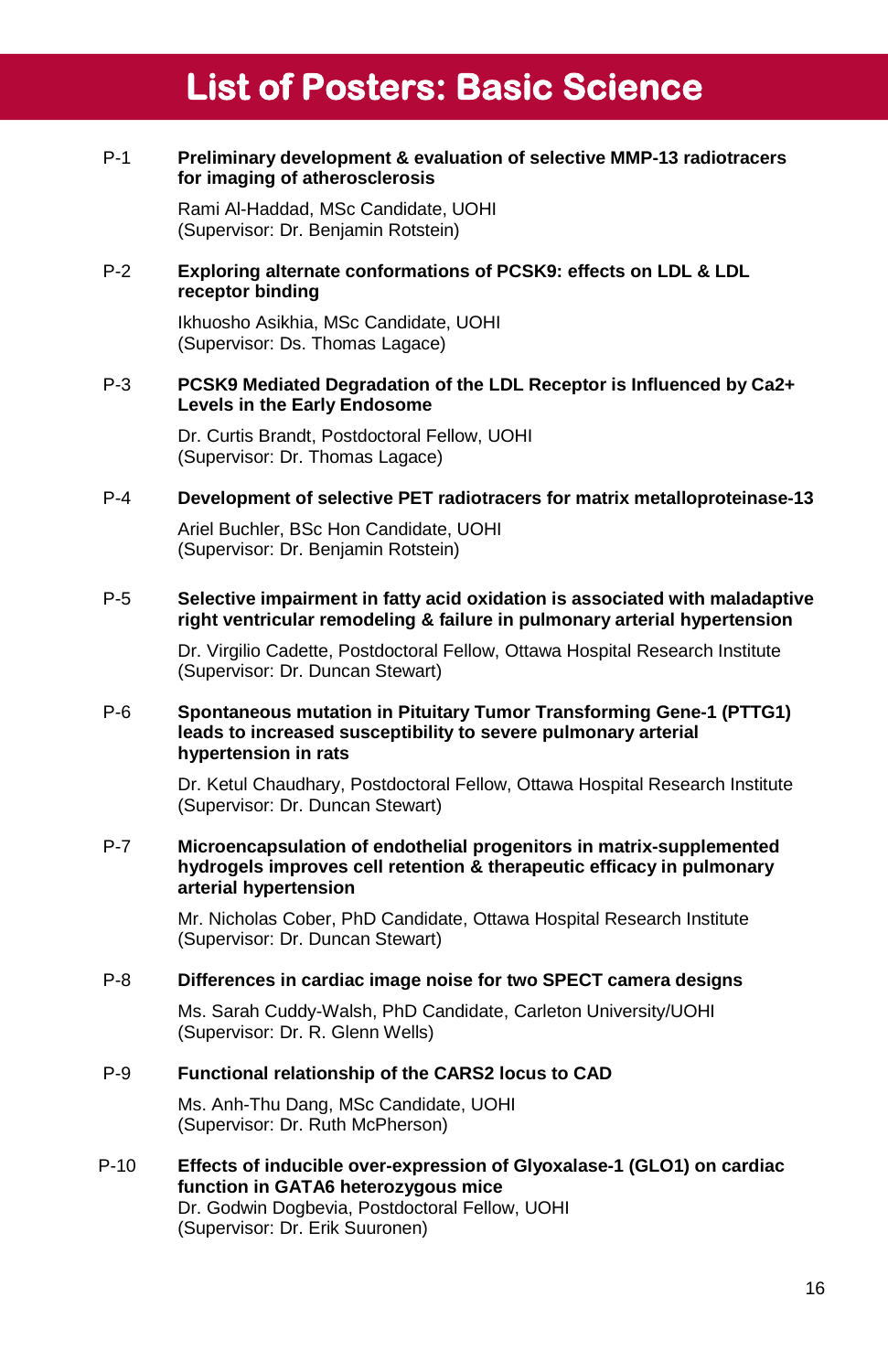#### P-11 **Evaluation of Myocardial Apoptosis in Surgically Induced Myocardial Infarction & Ischemia/Reperfusion Mice with Dual-Tracer MicroSPECT**

Mr. Daniel Duan, Technologist, UOHI (Supervisor: Dr. Terrence Ruddy)

#### P-12 **Mechanisms of atheroprotection by the anti-inflammatory mediator Resolvin D1**

Dr. AnneClaire Duchez, Postdoctoral Fellow, UOHI (Supervisor: Dr. Katey Rayner)

#### P-13 **Combined methylglyoxal scavenger & collagen hydrogel therapy improves function of the infarcted heart**

Cagla Eren-Cimenci, PhD Candidate, UOHI (Supervisor: Dr. Erik Suuronen)

#### P-14 **Identifying the predominant subtype & genetic determinants of macrophage lipophagy**

Mr. Garrett Fairman, BSc Hon Candidate, UOHI (Supervisor: Dr. Mireille Ouimet)

#### P-15 **Wnt signaling regulates calcium channels in cardiomyocytes**

Ms. Kaya Gaudet, MSc Candidate, UOHI (Supervisor: Dr. Wenbin Liang)

#### P-16 **Unveiling GATA6 multicellular control of Sinoatrial node development & function**

Dr. Lara Gharibeh, University of Ottawa (Supervisor: Dr. Mona Nemer)

#### P-17 **Collagen Age-related expression of matricellular proteins Nov & Wisp1 & their role in cardiac repair & remodelling**

Ms. Danielle Giroux, MSc Candidate, UOHI (Supervisor: Dr. Erik Suuronen)

#### P-18 **Endothelial-Targeted Diphtheria Toxin Mediated Cell Injury Leads to Pulmonary Arterial Hypertension Followed by Rapid Repair & Resolution**

Dr. Rafael Godoy, Postdoctoral Fellow, Ottawa Hospital Research Institute (Supervisor: Dr. Duncan Stewart)

#### P-19 **Methylglyoxal Effects in Cell Therapy for Myocardial Infarction**

Mayte Gonzalez-Gomez, MSc Candidate, UOHI (Supervisor: Dr. Erik Suuronen)

#### P-20 **Endogenous Expression of Translationally Controlled Tumour Protein Regulates Growth of Pulmonary Microvascular Endothelial Cells**

Dr. Miriel Ho, Postdoctoral Fellow, Ottawa Hospital Research Institute (Supervisor: Dr. Duncan Stewart)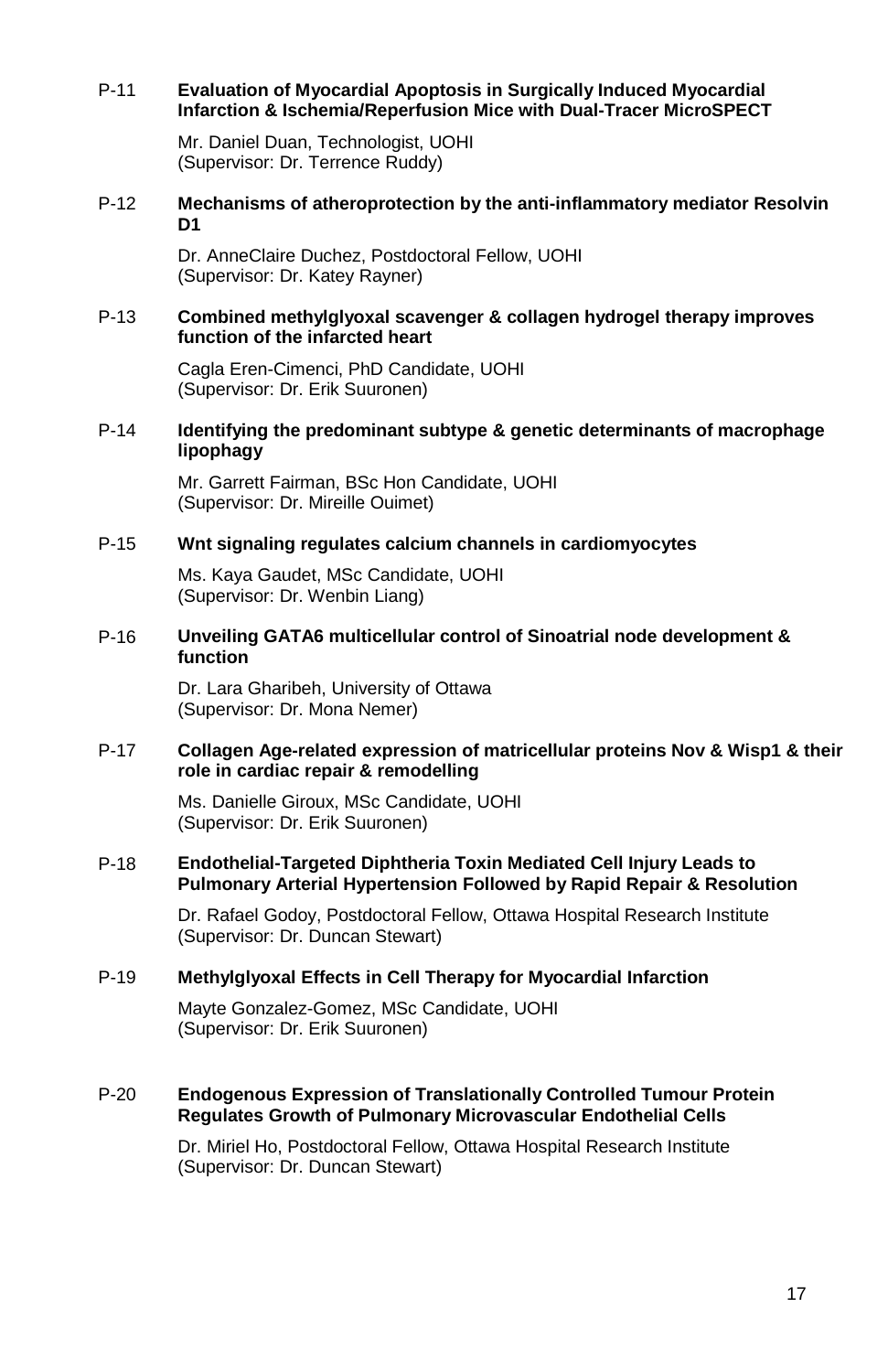#### P-21 **Reconstructing the Tree of Life: Co-Delivery of Induced Pluripotent Stem Cellderived Endothelial & Smooth Muscle Cells Enhances Recellularization of Decellularized Lung Scaffolds**

Dr. Mirabelle Ho, Postdoctoral Fellow, Ottawa Hospital Research Institute (Supervisor: Dr. Duncan Stewart)

#### P-22 **Synthesis of selective MMP-13 inhibitor for radiolabeling**

Abdillahi Kadir Abdi, Undergraduate Research Student, UOHI (Supervisor: Dr. Benjamin Rotstein)

#### P-23 **Essential role for vascular smooth muscle cell Gata5 in aortic valve formation**

Dr. Alice Lau, Postdoctoral Fellow, University of Ottawa (Supervisor: Dr. Mona Nemer)

#### P-24 **Collagen Hydrogels for the Treatment of Diabetic Foot Ulcers**

Ms. Caitlin Lazurko, MSc Candidate, UOHI (Supervisor: Dr. Emilio Alarcon)

#### P-25 **Effects of Exercise Training & TrkB blockade on Cardiac BDNF-TrkB signaling post Myocardial Infarction in Rats**

Dr. Heow Won Lee, PhD Candidate, UOHI (Supervisor: Dr. Frans Leenen)

#### P-26 **Innate immune nod1/rip2 signaling is essential for cardiac hypertrophic response with a surprising critical interaction with mitochondrial danger activator**

Dr. Han-Bin Lin, Postdoctoral Fellow, UOHI (Supervisor: Dr. Peter Liu)

#### P-27 **Rhodium-catalyzed coupling of organozinc halides and isocyanates for preparing carbon-11 radiolabeled amides**

Braeden Mair, BSc Hon Candidate, UOHI (Supervisor: Dr. Benjamin Rotstein)

#### P-28 **Data-driven respiratory gating in cardiac PET/CT using the Positron Emission Tracking algorithm**

Mr. Spencer Manwell, PhD Candidate, Carleton University/UOHI (Supervisor: Dr. Rob deKemp)

#### P-29 **Recombinant Human Collagen for Cardiac Repair**

Ms. Sarah McLaughlin, PhD Candidate, UOHI (Supervisor: Dr. Erik Suuronen)

#### P-30 **An Injectable CCN1-Collagen Matrix for Cardiac Cell Support & Improving Left Ventricular Function Post Myocardial Infarction**

Dr. Brian McNeill, Postdoctoral Fellow, UOHI (Supervisor: Dr. Erik Suuronen)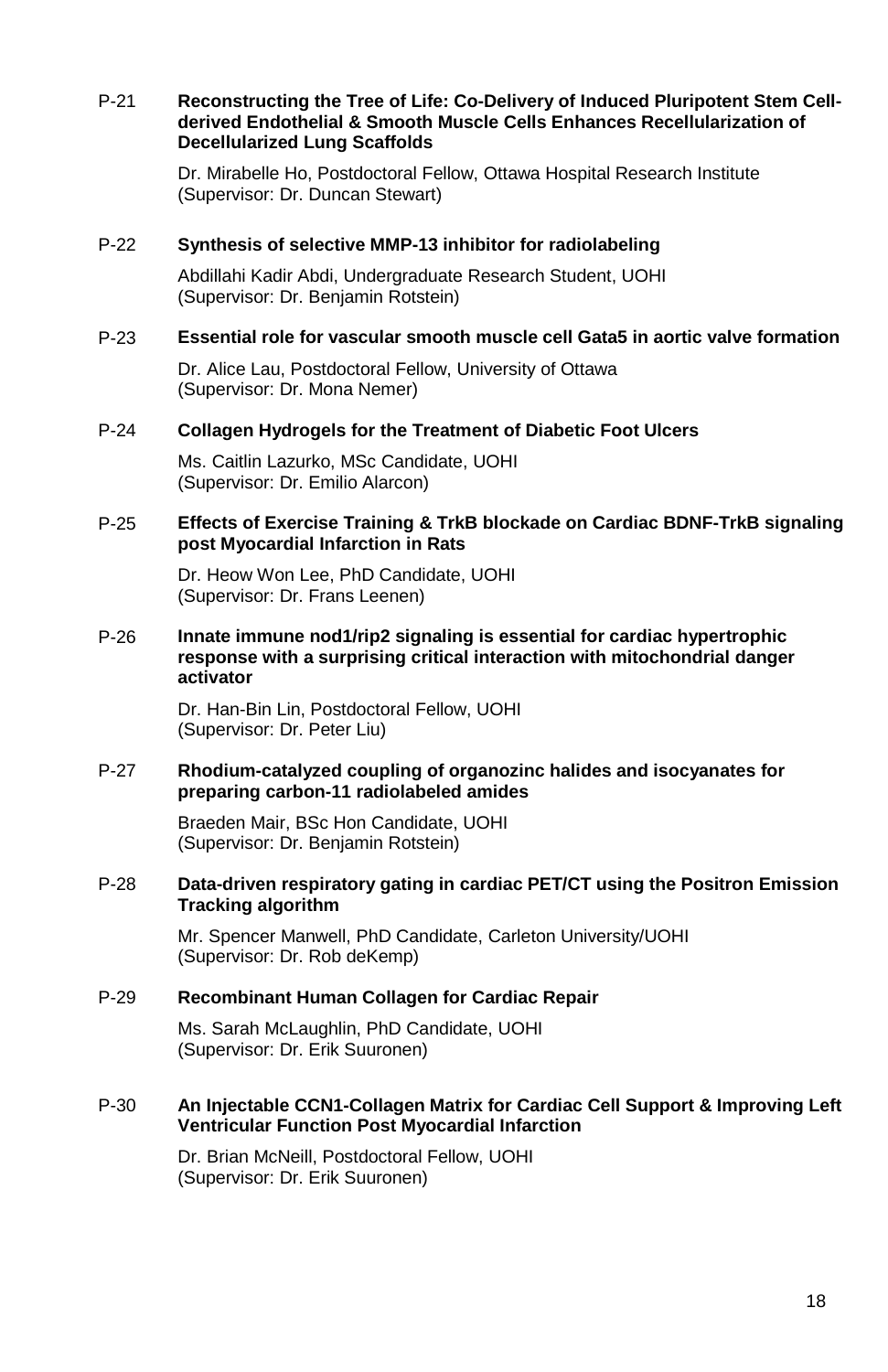#### P-31 **Biomimetic Polymeric Materials for Cardiac Tissue Repair**

Dr. Christopher McTiernan, Postdoctoral Fellow, UOHI (Supervisor: Dr. Emilio Alarcon)

#### P-32 **A Comparison of the Stem Cell Characteristics of Single Donor Cardiac-Derived Cell Productsr**

Mr. Connor Michie, MSc Candidate, UOHI (Supervisor: Dr. Darryl Davis)

#### P-33 **Effects of inflammatory cytokines on the immune-modulatory properties of Mesenchymal Stem Cell**

Dr. Luciana Moneira, Postdoctoral Fellow, Ottawa Hospital Research Institute (Supervisors: Drs. Shirley Mei & Duncan Stewart)

#### P-34 **Encapsulation of Cardiac Stem Cells Enhances Paracrine Activity and Promotes Regeneration of Ischemic Cardiomyopathy**

Ms. Sandrine Parent, MSc Candidate, UOHI (Supervisor: Dr. Darryl Davis)

#### P-35 **Non-toxic Chemically Crosslinked Collagen Scaffolds for Cell Engraftment**

Ms. Justina Pupkaite, PhD Candidate, UOHI (Supervisor: Dr. Erik Suuronen)

#### P-36 **New rubidium-82 generator efficiency improves over time**

Ms. Jennifer Renaud, Research Analyst, UOHI (Supervisor: Dr. Rob deKemp)

#### P-37 **Eating up the plaque: Investigating the metabolism of foam cell lipid droplets**

Ms. Sabrina Robichaud, Undergraduate Research Student, UOHI (Supervisor: Dr. Mireille Ouimet)

#### P-38 **The Regulation of PCSK9 by Lipoprotein Interactions**

Ms. Samantha Sarkar, PhD Candidate, UOHI (Supervisor: Dr. Thomas Lagace)

#### P-39 **Automated Synthesis & Validation of [18F]mFBG for Cardiac Sympathetic Denervation Imaging**

Uzair Sayani, MSc Candidate, UOHI (Supervisor: Dr. Benjamin Rotstein)

#### P-40 **Mitochondrial dynamics & the effects on macrophage polarization in the context of atherosclerosis**

Ms. Leah Susser, MSc Candidate, UOHI (Supervisor: Dr. Katey Rayner)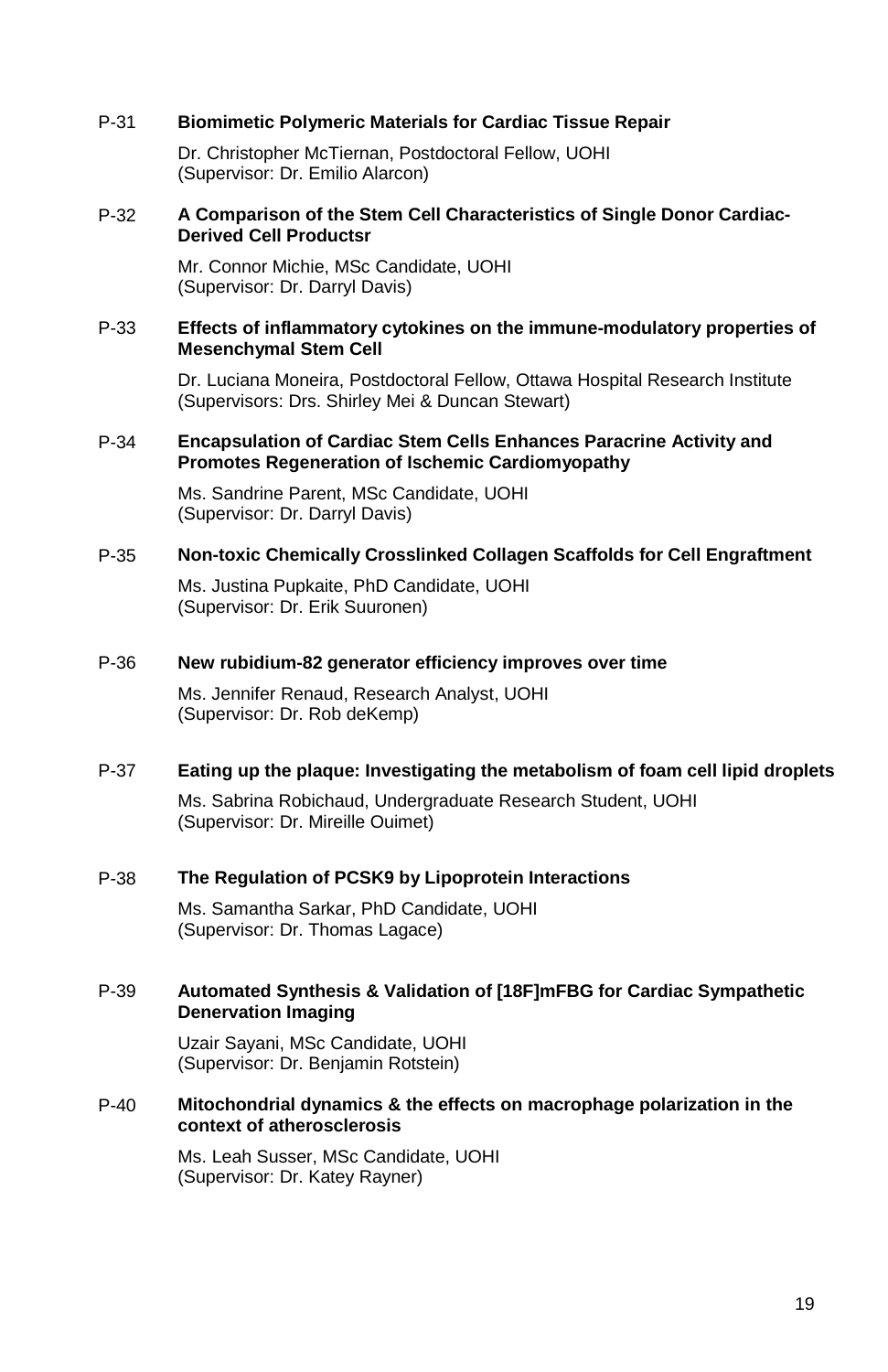#### P-41 **N-terminal Enrichment Based Proteomics: Revealing the DPP4 Proteome**

Ms. Natasha Trzaskalski, PhD Candidate, UOHI (Supervisor: Dr. Erin Mulvihill)

#### P-42 **Micro-RNA-205 Regulates Heart Size Through Direct Modulation of the Hippo Pathway**

Mr. Jonathan Weldrick, PhD Candidate, UOHI (Supervisor: Dr. Patrick Burgon)

#### P-43 **Identification of Novel GATA4 Interacting Partners Required for Endocardial Development**

Ms. Elizabeth Jamieson Whitcomb, PhD Candidate, University of Ottawa (Supervisor: Dr. Mona Nemer)

#### P-44 **Semi-Automatic Segmentation of the Myocardial Scar from 3D Late Gadolinium Enhancement Magnetic Resonance Images Using a Deep Learning Approach**

Fatemeh Zabihollahy, PhD Candidate, Carleton University (Supervisor: Dr. Eranga Ukwatta)

#### P-45 **Methylglyoxal negatively affects fibroblast-ECM interactions through altered integrin expression**

Ms. Julia Zhu-Pawlowsky, Research Student, UOHI (Supervisor: Dr. Erik Suuronen)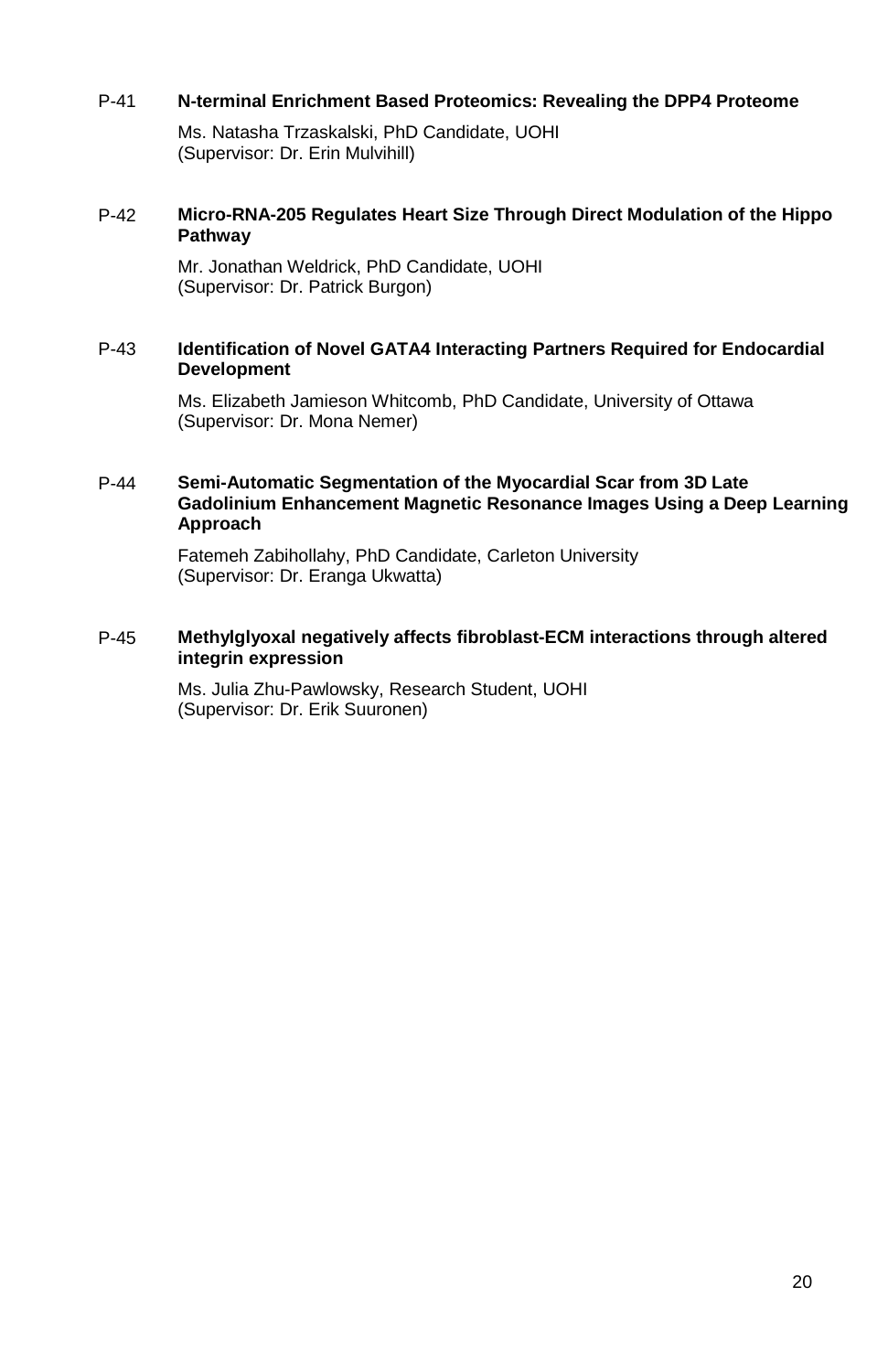# **List of Posters: Clinical Science**

| $P-46$ | Reducing the Burden of Low Risk Chest Pain Admissions: Role of The<br><b>Expedited Outpatient Stress Testing Quality Improvement Initiative</b>                                                             |
|--------|-------------------------------------------------------------------------------------------------------------------------------------------------------------------------------------------------------------|
|        | Dr. Aws Almufleh, Cardiology Resident, UOHI<br>(Supervisor: Dr. Benjamin Chow)                                                                                                                              |
| $P-47$ | Incidence and Risk Factors of Leucopenia Post Heart Transplantation: A<br><b>Single Center Experience</b>                                                                                                   |
|        | Dr. Aws Almufleh, Cardiology Resident, UOHI<br>(Supervisor: Dr. Ellamae Stadnick)                                                                                                                           |
| P-48   | Sex differences in physical and mental health outcomes following<br>aerobic interval training                                                                                                               |
|        | Dr. Daniele Chirico, Postdoctoral Fellow, UOHI<br>(Supervisor: Dr. Jennifer Reed)                                                                                                                           |
| P-49   | The Results of Maximal and Submaximal Functional Capacity Test in<br><b>Cardiac Rehabilitation Settings: Understanding Sex Differences</b>                                                                  |
|        | Dr. Lisa Cotie, Postdoctoral Fellow, UOHI<br>(Supervisor: Dr. Bob Reid)                                                                                                                                     |
| $P-50$ | eHealth interventions aimed to increase moderate-to-vigorous intensity<br>physical activity levels among working age women: a systematic review<br>and meta-analysis                                        |
|        | Dr. Lisa Cotie, Postdoctoral Fellow, UOHI<br>(Supervisor: Dr. Bob Reid)                                                                                                                                     |
| P-51   | Compositional analysis of physical activity sedentary time and sleep<br>and associations with work performance and mental health among<br>nurses: an analysis of the cross-sectional Champlain Nurses Study |
|        | Ms. Sonia Hajo, BSc Hon Candidate, UOHI<br>(Supervisor: Dr. Stephanie Prince Ware)                                                                                                                          |
| $P-52$ | Associations of Arterial Hemodynamic Measures with Accelerated<br><b>Thoracic Aortic Aneurysm Growth</b>                                                                                                    |
|        | Dr. Waseem Hindieh, Clinical Fellow, UOHI<br>(Supervisor: Dr. Thais Coutinho)                                                                                                                               |
| $P-53$ | Sex Differences in the Associations of Arterial Stiffness and Pulsatile<br><b>Hemodynamics with Thoracic Aortic Aneurysm Size</b>                                                                           |
|        | Dr. Jennifer Jue, Clinical Fellow, UOHI<br>(Supervisor: Dr. Thais Coutinho)                                                                                                                                 |
| $P-54$ | Treadmill Exercise Responses in Newly Diagnosed Hypertensive African<br>Women                                                                                                                               |
|        | Dr. Olabimpe Lamai, Clinical Fellow, UOHI<br>(Supervisor: Dr. Richard Davies)                                                                                                                               |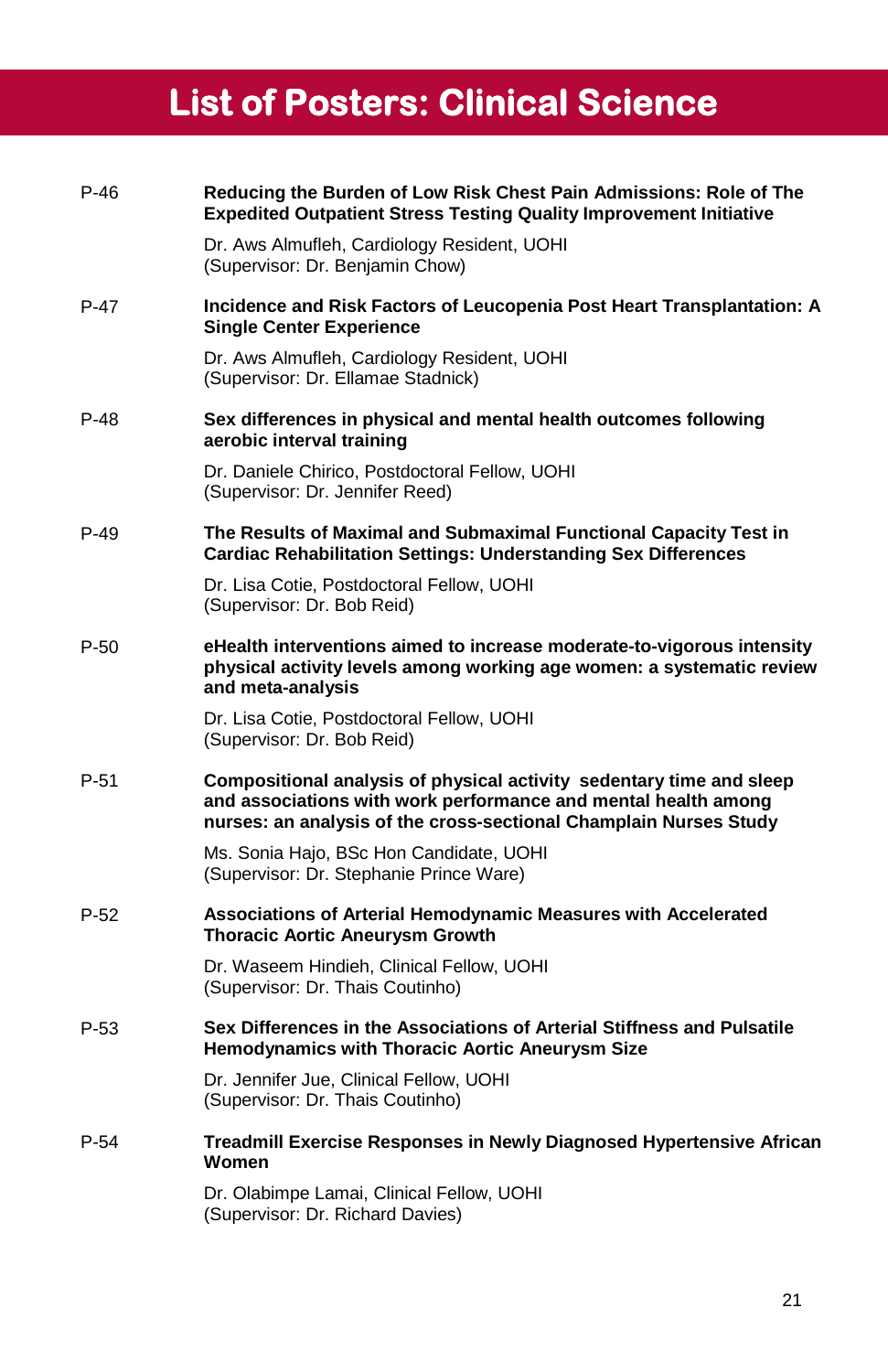#### P-55 **A Novel Method for Registering left atrium Fibrosis from LGE-MRI to Electroanatomical Maps**

Jinny Lee, MSc Candidate, Carleton University (Supervisor: Dr. Eranga Ukwatta)

#### P-56 **Detection of Apoptosis with 99mTc-rh Annexin-V 128 in Patients with Early Stages Breast Cancer Receiving Doxorubicin- Based Chemotherapy**

Dr. Samia Massalha, Cardiac Imaging Fellow, UOHI (Supervisors: Drs. Terrence Ruddy & Benjamin Chow)

#### P-57 **Detection of Apoptosis with 99mTc-rhAnnexin V-128 Imaging in Asymptomatic Patients with Carotid Atherosclerosis Plaque**

Dr. Samia Massalha, Cardiac Imaging Fellow, UOHI (Supervisors: Drs. Terrence Ruddy & Benjamin Chow)

#### P-58 **Assessing Clinical Prevalence and Significance of Hyperkalemia in Patients with Heart Failure with Reduced Ejection Fraction**

Dr. Andrew Moeller, Clinical Fellow, UOHI (Supervisor: Dr. Lisa Mielniczuk)

#### P-59 **Association of Intraoperative Hypotension and Renal Replacement Therapy After Cardiac Surgery**

Dr. Janet Ngu, Cardiac Surgery Resident, UOHI (Supervisor: Dr. Louise Sun)

#### P-60 **Are hospital nurses in the Champlain region of Ontario at risk of not meeting Canadian strength training guidelines?**

Mr. Kyle Scott, PhD Candidate, UOHI (Supervisor: Dr. Jennifer Reed)

#### P-61 **Standard versus low-dose rubidium-82 dynamic positron emission tomography imaging with scanner-dependent bias correction for myocardial perfusion imaging and blood flow quantification**

Ms. Brenda Truong, Undergraduate Research Student, UOHI (Supervisors: Dr. Rob deKemp & Ms. Jennifer Renaud)

#### P-62 **Removal of residual blood-background activity in FDG PET myocardial viability imaging may improve quantification of hibernation and total scar burden**

Mr. Matt Wiles, Research Student, UOHI (Supervisor: Ms. Jennifer Renaud)

#### P-63 **Reproducibility and Repeatability of Cardiac 11C-Hydroxyephedrine PET Sympathetic Nervous System Imaging and Kinetics**

Mr. Kai Yi Wu, MD Candidate, UOHI (Supervisors: Drs. Rob deKemp & Rob Beanlands)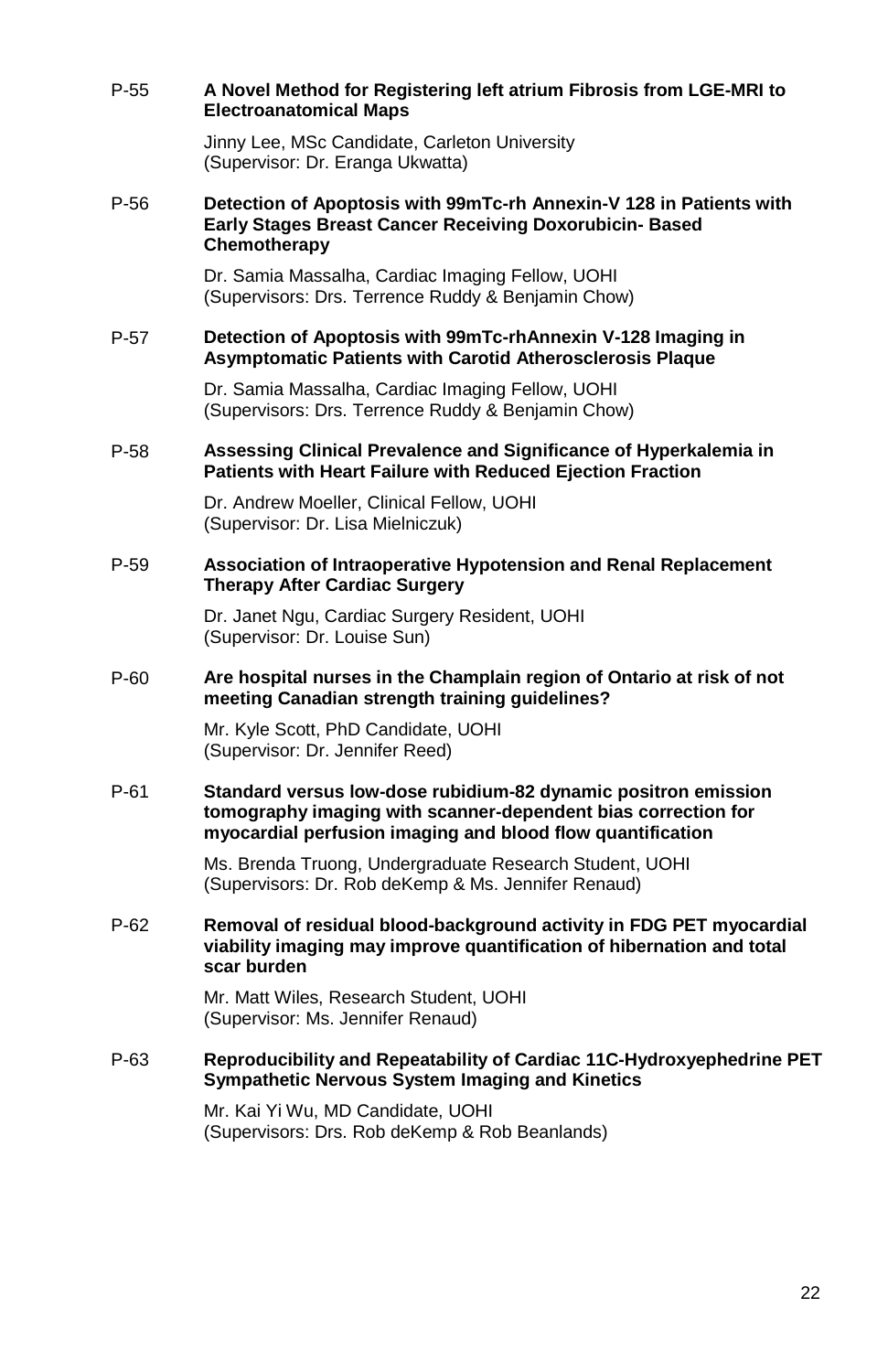#### P-64 **Simplified Estimation of Myocardial Flow Reserve using Stress/Rest Activity Ratios with Nitrogen-13-Ammonia and Rubidium-82 PET**

Mr. Kai Yi Wu, MD Candidate, UOHI (Supervisors: Drs. Rob deKemp & Rob Beanlands)

#### P-65 **Fluorine-18 LMI1195 Positron Emission Tomography Provides Accurate Measure of Cardiac Sympathetic Innervation Compared to Carbon-11 Hydroxyephedrine**

Mr. Jason Zelt, MD-PhD Candidate, UOHI (Supervisor: Dr. Rob Beanlands)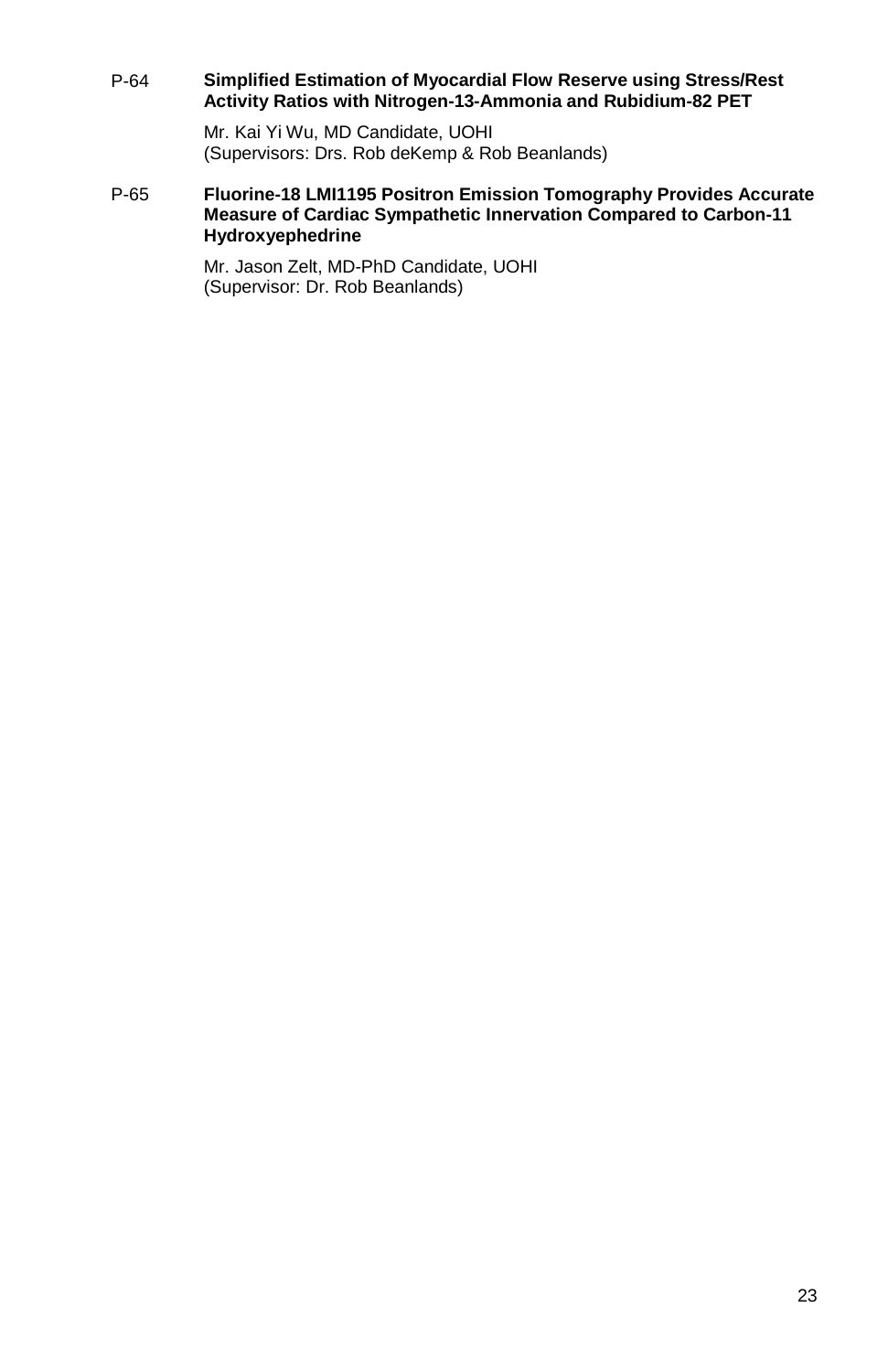# **Special thanks to**

## **BRONZE LEVEL SPONSOR:**



### **CONFERENCE SUPPORTERS:**

The Polk Family Foundation Ms. Coralie Lalonde UOHI Electrophysiology Research Group UOHI Trainee Committee

## **ALL PRESENTERS & ATTENDEES**

### **RESEARCH DAY SPEAKERS**

Dr. Stanley Nattel, Montreal Heart Institute. Drs. Thierry Mesana, CEO & President; Peter Liu, VP Research & Chief Scientific Officer; Pablo Nery; Erik Suuronen; Jennifer Reed & Ms. My-Anh Nguyen (UOHI).

### **INNOVATION AWARD REVIEWERS & JUDGES & SESSION MODERATOR**

Chair: Ms. Coralie Lalonde, CEO, Katsura Investments. Judges: Ms. Coralie Lalonde; Mr. Richard Deboer; Mr. Simon Kennedy, Deputy Minister, Health Canada; Drs. Katey Rayner & Derek So (UOHI). Session Moderator: Dr. Katey Rayner (UOHI). Innovation Award Abstract Reviewers: Drs. Darryl Davis & Katey Rayner (UOHI).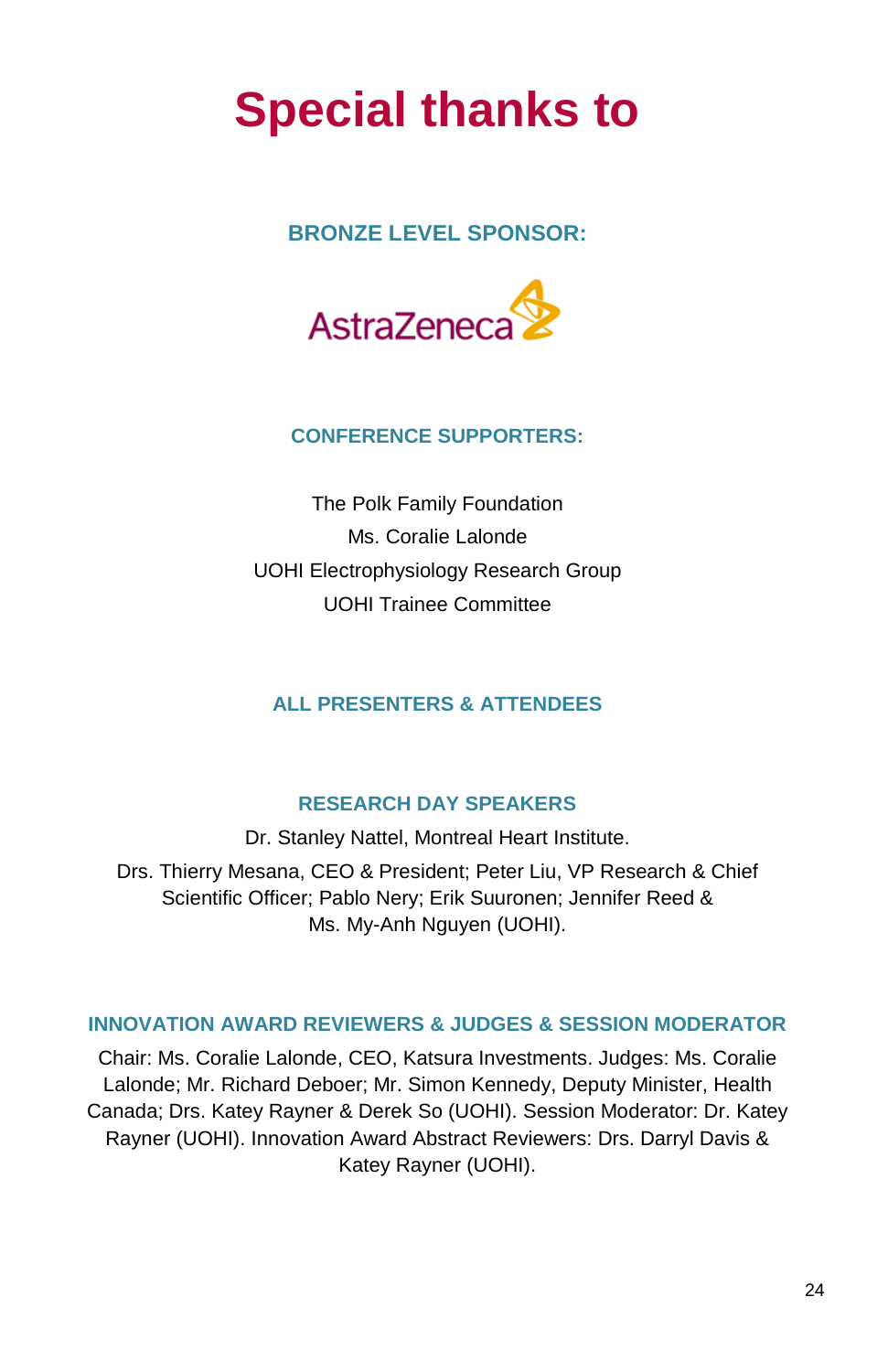### **ORAL PRESENTATION SESSION CHAIRS**

Dr. Ali Ahmadi, Ms. Supriya Hota, Ms. Sandrine Parent, & Ms. Samantha Sarkar (UOHI).

#### **ORAL PRESENTATION JUDGES**

Drs. Andrew Crean, Thomas Lagace, Erin Mulvihill, Pablo Nery, Erik Suuronen, Heather Tulloch (UOHI).

### **POSTER JUDGES**

Basic Science: Dr. Lynn Megeney (Ottawa Hospital Research Institute); Dr. Rebecca Thornhill, The Ottawa Hospital; Drs. Ali Ahmadi, Rob deKemp, Katsuhiro Hosoyama, Han Kim, Wenbin Liang, Erin Mulvihill, Katey Rayner, David Smyth, Sebastien Soubeyrand, Erik Suuronen, Glenn Wells, & Branka Vulesevic (UOHI). Clinical Science and Bio-behavioural & Population Health: Drs. Andrew Crean, Jodi Edwards, Mehrdad Golian, David Messika-Zeitoun, Pablo Nery, & Jennifer Reed (UOHI).

### **ABSTRACT REVIEWERS**

Basic Science: Drs. Han Kim, Benjamin Hibbert, Thomas Lagace, Mireille Ouimet, Benjamin Rotstein, Alexandre Stewart (UOHI). Clinical Science and Bio-behavioural & Population Health: Drs. Talal Al-Atassi, Sharon Chih, David Messika-Zeitoun, Girish Nair, & Jennifer Reed (UOHI).

### **RESEARCH DAY PLANNING COMMITTEE**

Dr. Pablo Nery, Chair; Dr. Erik Suuronen, Co-Chair; Ms. Ann Nguyen; Dr. Lisa Cotie, Ms. Caitlin Lazurko, & Ms. Sandrine Parent, Trainee Committee (UOHI).

### **PHOTOGRAPHY**

Mr. Connor Evans, Connor Evans Photography